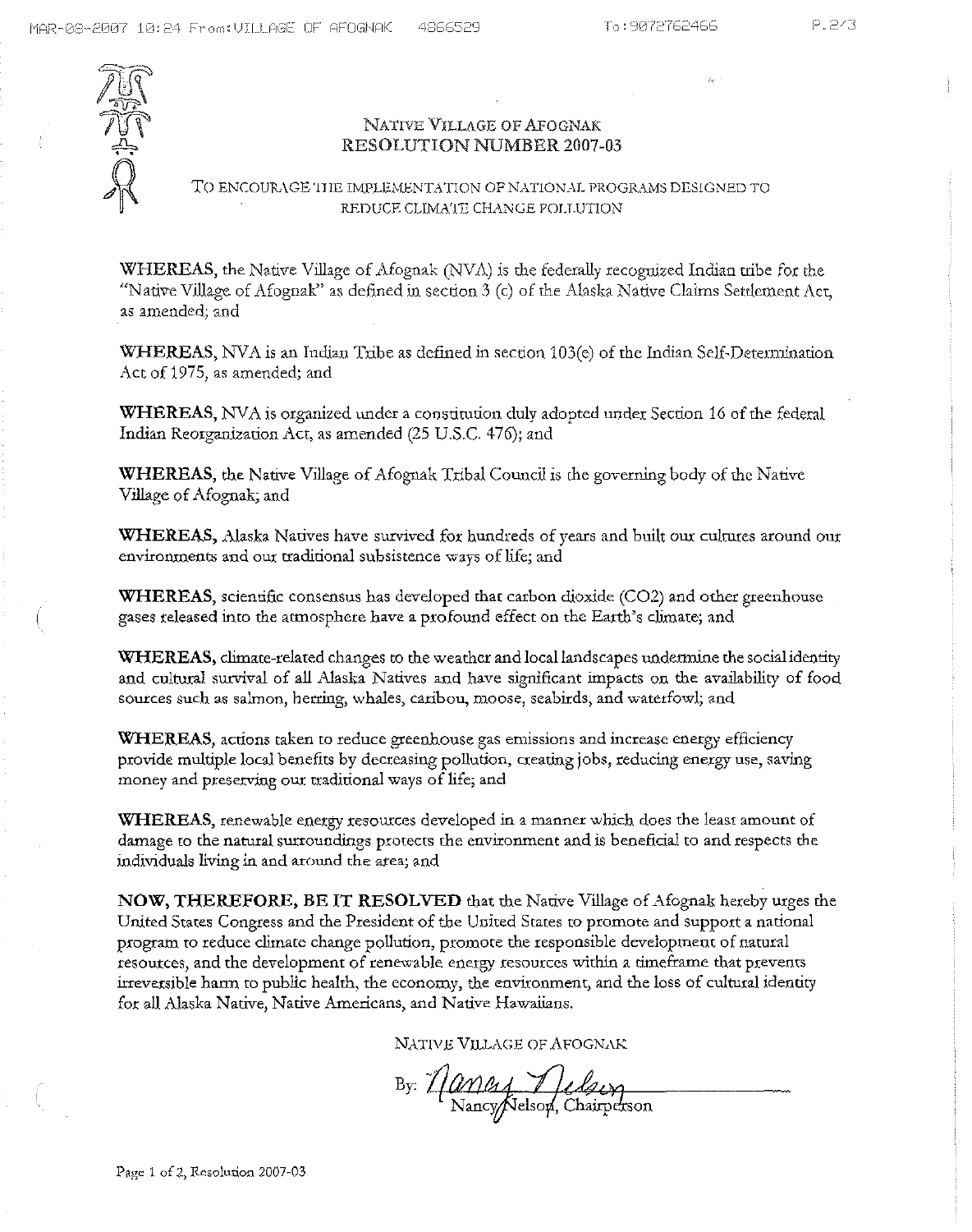Native Village of Afognak Tribal Council

# ATTESTATION

The foregoing Resolution was adopted, by a telephone poll of rhe NVA Tribal Council, on March 6, 2007, during which a quorum was polled, by a vote of 4 FOR and 0 AGAINST, with 0 Abstentions.

By: Celeved Wore

Arlene Nelson, Secretary Native Village of Afognak Tribal Council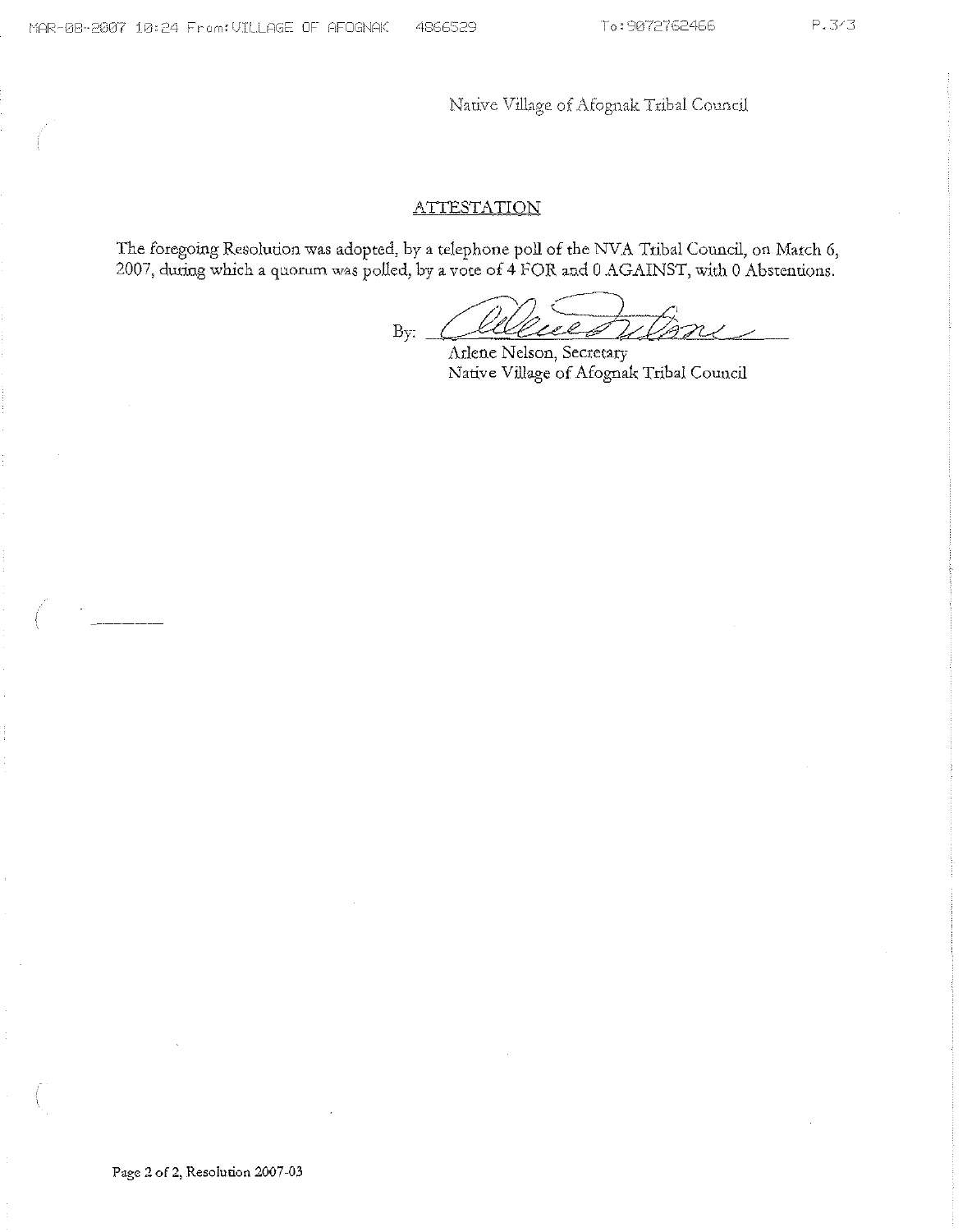## CLIMATE CHANGE RESOLUTION 06-

WHEREAS, the *Natwe Village of Akhink* , is a federally recognized Tribe with all powers and responsibilities inherent in a sovereign government; and

WHEREAS, scientific consensus has developed that carbon dioxide (C02) and other greenhouse gases released into the atmosphere have a profound effect on the Earth's climate; and

WHEREAS, in 2001, at the request of the Administration, the National Academy of Sciences (NAS) reviewed and declared global warming a real problem caused in part by human activities; and

WHEREAS, the 2001 Third Assessment Report from the Intemational Panel on Climate Change (IPCe) and the 2000 U.S. Global Change Research Program's (USGCRP) First National Assessment indicate that global warming has begun; and

WHEREAS, 162 countries including the U.S. pledged under the United Nations Framework Convention on Climate Change to reduce its greenhouse gas emissions; and

WHEREAS, Alaska Natives have developed unique cultures based on the prevailing regional climate and climate change is likely to have significant impacts on the availability of subsistence food sources snch as salmon, herring, whales, caribou, moose, seabirds and waterfowl, and will present serious challenges to subsistence ways of life in Alaska and other regions; and

WHEREAS, climate-related changes to the weather, food sources, and local landscapes undermine the social identity and cultural survival of Alaska Natives; and

WHEREAS, changes in climate will create new challenges for community health systems, rural infrastructure and economies; and

WHEREAS, unpredictable weather, snow, and ice conditions make travel and traditional hunting and fishing practices more hazardous and endangers lives; and

WHEREAS, actions taken to reduce greenhouse gas emissions and increase energy efficiency provide multiple local benefits by decreasing air pollution, creatingjobs, reducing energy use, and saving money; and

NOW THEREFORE, BE IT RESOLVED, that the  $\mathcal{N}$ ative Village of Akhick urges the United States Congress and President of the United States to move forward on a national, mandatory program to reduce climate change pollution and promote the development and adoption ofrenewable energy within a timeframe that prevents irreversible harm to public health, the economy and the environment.

DATED: June 12, 2006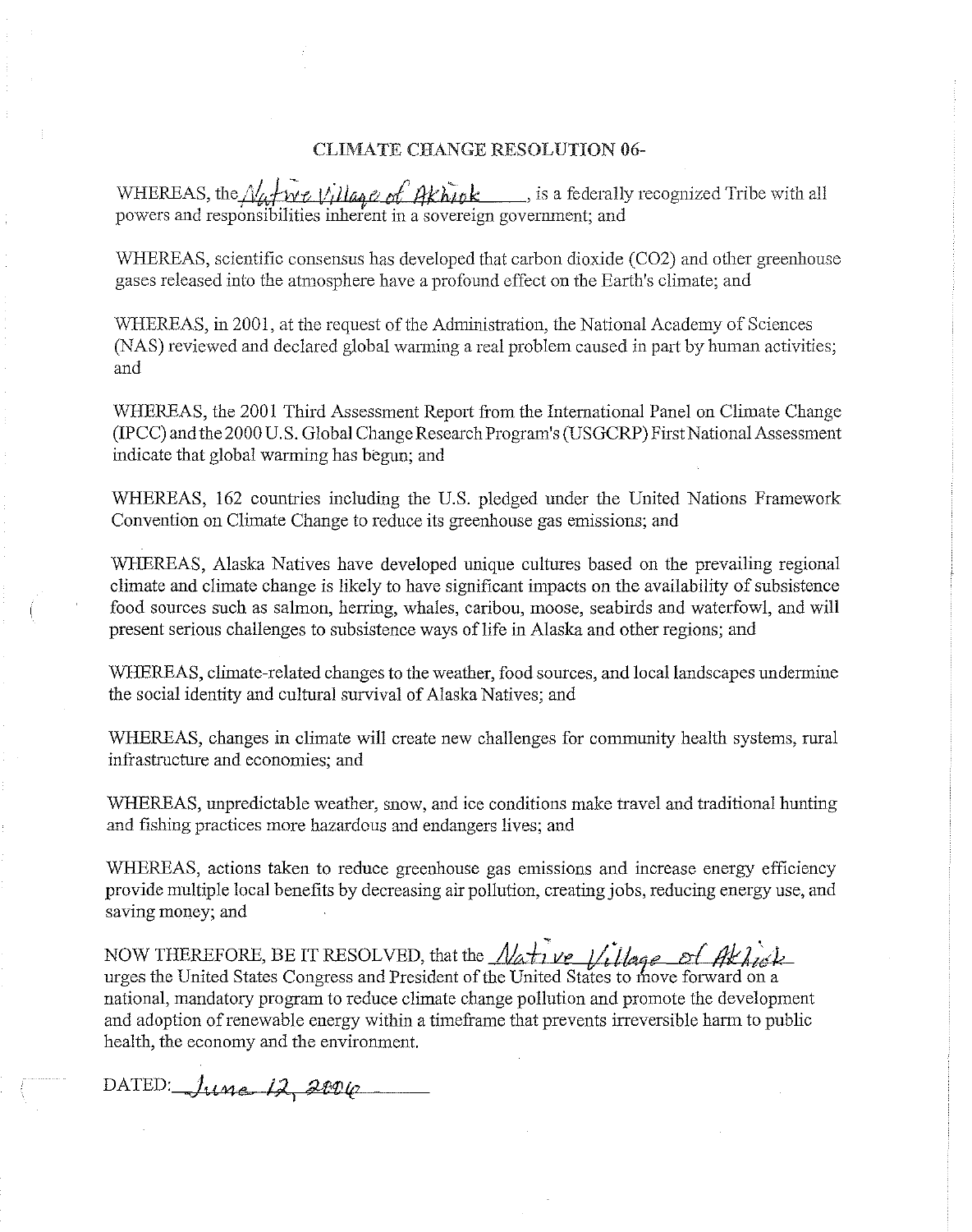#### CLIMATE CHANGE RESOLUTION 07-03

- WHEREAS, the Alatna Tribal Council, is a federally recognized Tribe with all powers and responsibilities inherent in a sovereign government; and
- WHEREAS, scientific consensus has developed that carbon dioxide (C02) and other greenhouse gases released into the atmosphere have a profound effect on the Earth's climate; and
- WHEREAS, in 2001, at the request of the Administration, the National Academy of Sciences (NAS) reviewed and declared global warming a real problem caused in part by human activities; and
- WHEREAS, THE 200I Third Assessment Report from the International Panel on Climate Change (IPCC) and the 2000 U.S. Global Change Research Program's (USGCRP) First National Assessment indicate that global warming has begun; and
- WHEREAS, 162 countries including the U.S. pledged under the United Nations Framework Convention on Climate Change to reduce its greenhouse gas emission; and
- WHEREAS, Alaska Natives have developed unique cultures based on the prevailing regional climate and climate change is likely to have significant impacts on the availability of subsistence food sources such as salmon, herring, whales, caribou, moose, seabirds, and waterfowl, and will present serious challenges to subsistence ways of life in Alaska and other regions; and
- WHEREAS, climate-related changes to the weather, food sources, and local landscapes undermine the social identity and cultural survival of Alaska Natives; and
- WHEREAS, changes in climate will create new challenges for community health systems, rural infrastructure and economics; and
- WllEREAS, unpredictable weather, snow and ice conditions make travel and traditional hunting and fishing practices more hazardous and endangers lives; and
- WHEREAS, actions taken to reduce greenhouse gas emissions and increase energy efficiency provide multiple local benefits by decreasing air pollution, ercating jobs, reducing energy use, and saving money; and

NOW THEREFORE BE **IT** RESOLVED, that the Alatna Tribal Council urges the United Sates Congress and President of the United States to move forward on a national, mandatory program to reduce climate change pollution and promote the development and adoption ofrenewable energy within a timeframe that prevents irreversible harm to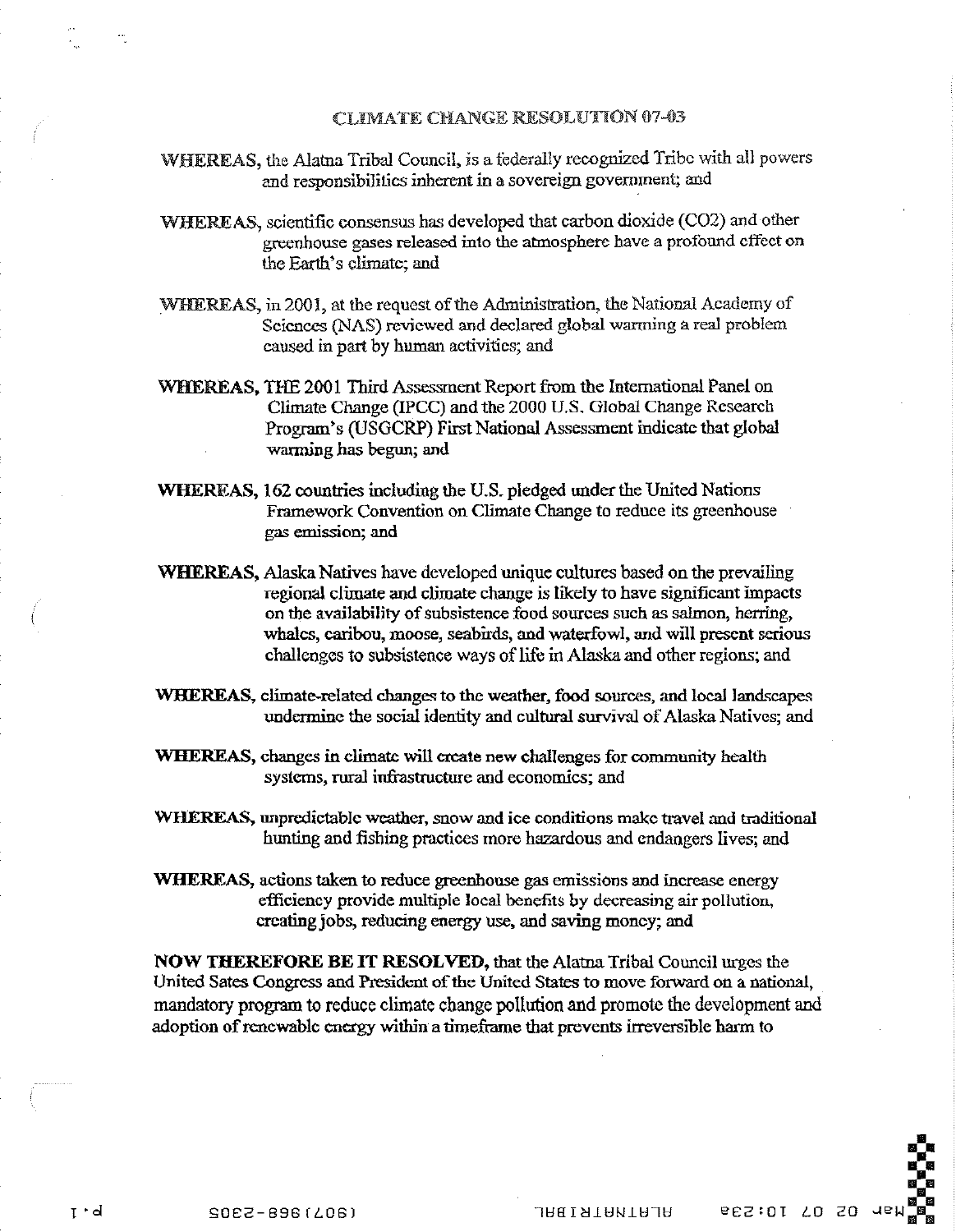#### CERTIFICATION

I, the undersigned, hereby certify that the Alatna Tribal Council is currently composed of four members, of whom  $\frac{1}{2}$ , constituting a quorum, were present at a composed of four members, of whom <u>\frace</u>, constituting a quorum, were proven and that the foregoing meeting convened this 2\frace day of  $\frac{1}{1-\epsilon}$  .<sup>2007</sup>, and that the foregoing Resolution was duly adopted at said meeting by the affirmative vote of <u>Y</u> members, and opposed by  $\bigwedge$  members, and that said Resolution has not been rescinded or amended in any way.

Micl helle Sam, First Chief

izirid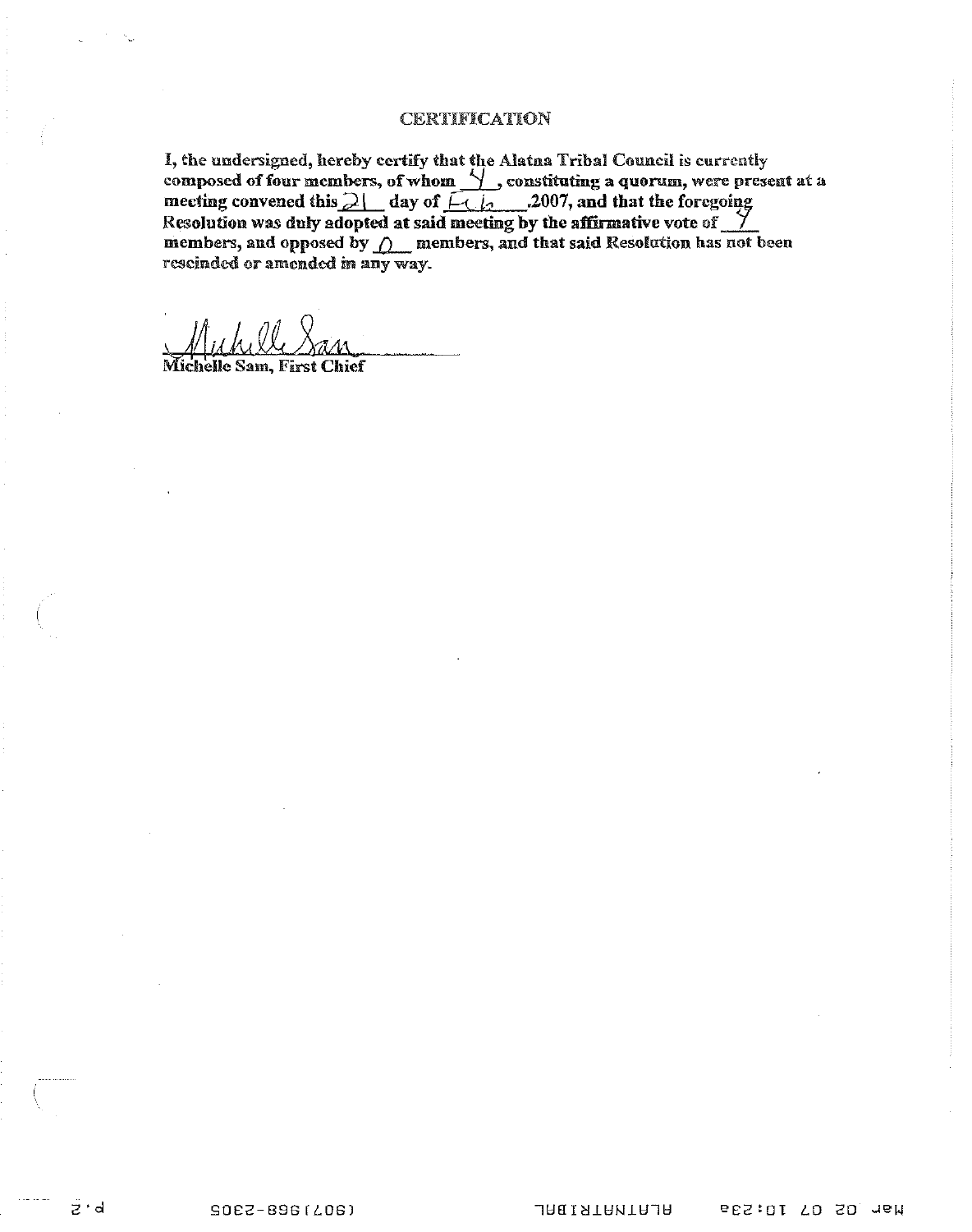# CLIMATE CHANGE RESOLUTION 07-14

WHEREAS, the AIIakaket Tribal Council , is a federally recognized Tribe with all powers and responsibilities inherent in a sovereign government; and

WHEREAS, scientific consensus has developed that carbon dioxide (C02) and otber greenhouse gases released into the atmosphere have a profound effect on the Earth's climate; and

WHEREAS, in 2001, at the request of the Administration, the National Academy of Sciences (NAS) reviewed and declared global warming a real problem caused in part by human activities; and

WHEREAS, the 2001 Third Assessment Report from the International Panel on Climate Change (TPCC) and the 2000 U.S. Global Change Research Program's (USGCRP) First National Assessment indicate that global warming has begun; and

WHEREAS, 162 countries including the U.S. pledged under the United Nations Framework Convention on Climate Change to reduce its greenhouse gas emissions; and

WHEREAS, Alaska Natives have developed unique cultures based on the prevailing regional climate and climate change is likely to have significant impacts on the availability of subsistence food sources such as salmon, herring, whales, caribou, moose, seabirds and waterfowl, and will present serious challenges to subsistence ways of life in Alaska and other regions; and

WHEREAS, climate-related changes to the weather, food sources, and local landscapes undermine the social identity and cultural survival of Alaska Natives; and

WHEREAS, changes in climate will create new challenges for community health systems, rural infrastructure and economies; and

WHEREAS, unpredictable weather, snow, and ice conditions make travel and traditional hunting and fishing practices more hazardous and endangers lives; and

WHEREAS, actions taken to reduce greenhouse gas emissions and increase energy efficiency provide multiple local benefits by decreasing air pollution, creating jobs, reducing energy use, and saving money; and

NOW THEREFORE, BE IT RESOLVED, that the *Alla Kalet Tribe*urges the United States Congress and President of the United States to move forward on a national, mandatory program to reduce climate change pollution and promote the development and adoption ofrenewable energy within a timeframe that prevents irreversible harm to public health, the economy and the environment.

*By:* which Cullian

anily Bergman

 $DATED:_{-26-01}$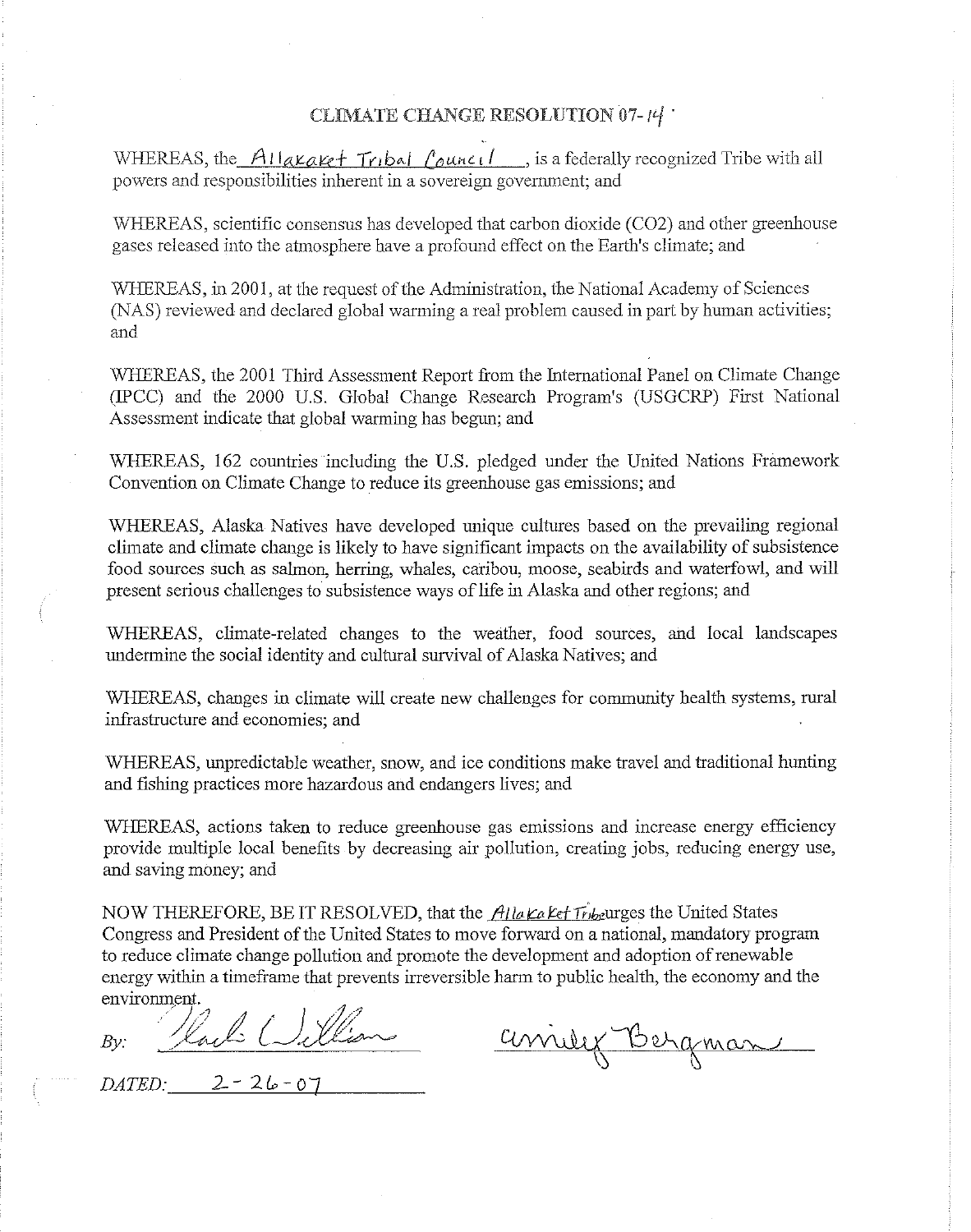**START THE CONSTRUCTION OF THE CONSTRUCTION** 

'P!J{O:NE (907) 438-2312 :F2lX(907) 438-2512 P.O. Box 88 ST. MARY'S AX 99658

# RESOLUTION # 06 -16 CLIMATE CHANGE

WHEREAS, the Yupiit of Andreafski is a federally recognized Tribe with all powers and responsibilities inherent. in a sovereign government; and,

WHEREAS, scientific consensus has developed that carbon dioxide (CO2) and other greenhouse gases released into the atmosphere have a profound effect on the Earth's climate; and,

WHEREAS, in 2001 Third Assessment Report from the International Panel on Climate Change (!pCC) and the 2000 U.S. Global Change Research Program's (USGCRP) First National Assessment indicate that global warming bas begun; and,

WHEREAS, 162 countries including the U.S. pledged under the United Nations Framework Convention on Climate Change to reduce its greenhouse gas emissions; and,

WHEREAS, Alaska Native have developed unique cultures based on the prevailing regional climate and climate change is likely to have significant impacts on the availability of subsistence food sources such as salmon, herring, whales, caribou, moose, seabirds and waterfowl, and will present serious challenges to subsistence ways of life in Alaska and other regions; and,

WHEREAS, climate-related changes to the weather, food sources, and local landscapes undermine the social identity and cultural survival of Alaska Natives; and,

WHEREAS, changes in climate will create new challenges for community health systems, rural infrastructure and economies; and,

WHEREAS, unpredictable weather, snow and ice conditions make travel and traditional hunting and fishing practices more hazardous and endanger lives; and,

WHEREAS, actions taken to reduce greenhouse gas emissions and increase energy efficiency provide multiple local benefits by decreasing air pollution, creating jobs, reducing energy use, and saving money; and,

NOW THEREFORE BE IT RESOLVED, that the Yupiit of Andreafski urges the United States Congress and President ofthe United States to move forward on a national, mandatory program to reduce climate change pollution and promote the development and adoption of renewable energy within a timeframe that prevents irreversible harmto public health, the economy and the environment.

#### **CERTIFICATION**

PASSED AND APPROVED BY A DULY CONSTITUTED QUORUM OF THE ANDREAFSKI TRIBAL COUNCIL ON THIS  $\frac{\partial f}{\partial x}$  DAY OF JULY, 2006, BY A VOTE OF  $H$  IN FAVOR,  $\bigcap$  OPPOSED, AND  $\bigcap$  ABSTAINING.

### ATTESTED

Gail Alstrom-Beans, President

Geraldine Beans, Secretary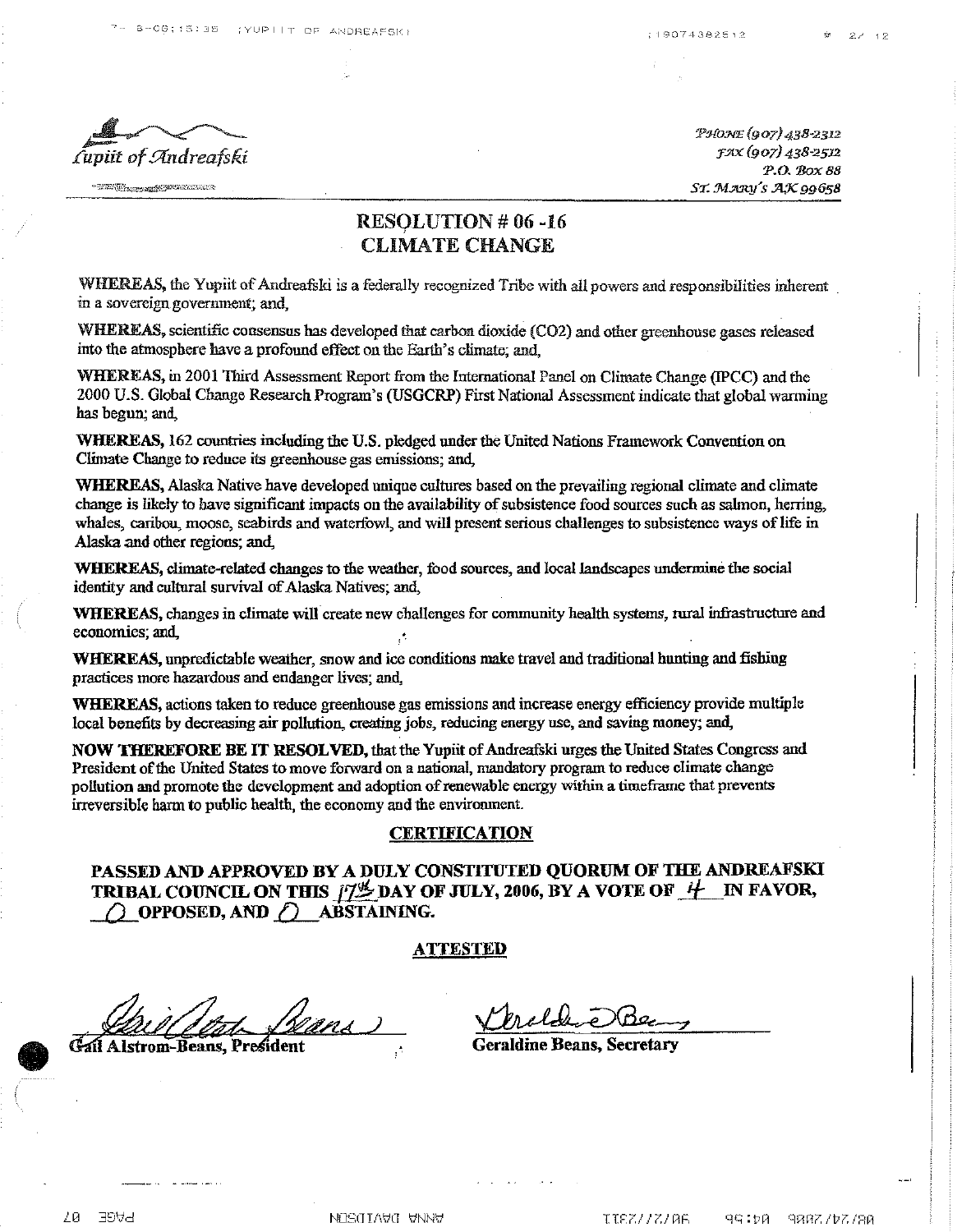ALGAACIULEPA

#### F YD. 19074382935

**CERTIFICATION** 

PASSED AND APPROVED BY A DULY CONSTITUTED QUORUM OF THE ALGAACIO TRIBAL COUNCIL ON THIS  $S^{\prime\prime}$ DAY OF AUGUST, 2006 IN SAINT MARY'S, ALASKA BY A VOTE OF  $\pm$  IN FAVOR,  $\pm$  OPPOSED, AND O ABSTAINING.

# **ATTESTED**

Sven Paukan, President

 $\mathcal{L}$ 

 $\mathcal{C}^{\mathcal{C}}$ 

 $\mathcal{C}$ 

88 BPAS

**NOSQIANO ANNA** 

Aug. 09 7 11:32AM P1

Jame Marvella Sipary, Sr., Sec. /Treasurer

 $\bar{z}$ 

IIEZZZZZB6 99: b0 9007/b7/80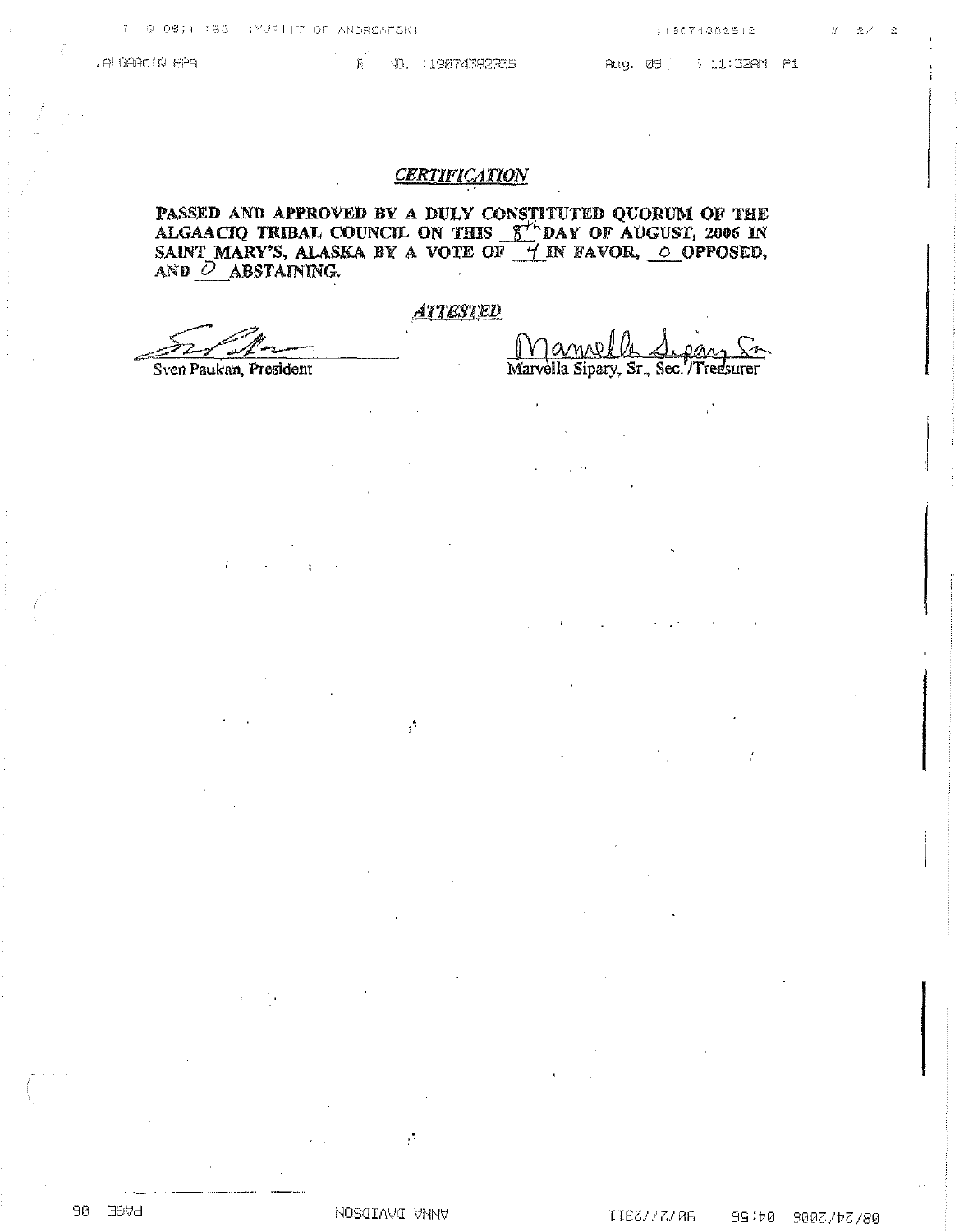

# ANVIK TRIBAL COUNCIL

PO Box 10 Anvik, Alaska 99558 (907)663-6322 phone 663-6357 fax

# RESOLUTION 06-06

- WHEREAS: the Anvik Tribe, is a federally recognized Tribe with all powers and responsibilities inherent in a sovereign government; and
- WHEREAS: scientific consensus has developed that carbon dioxide (C02) and other greenhouse gases released into the atmosphere have a profound effect on the Earth's climate; and
- WHEREAS: in 2001, at the request of the Administration, the National Academy of Sciences (NAS) reviewed and declared global warming a real problem caused in part by human activities; and
- WHEREAS: the 2001 Third Assessment Report from the International Panel on Climate Change (IPCC) and the 2000 U.S. Global Change Research Program's (USGCRP) First National Assessment indicate that global warming has begun; and
- WHEREAS: 162 countries including the U.S. pledged under the United Nations Framework Convention on Climate Change to reduce its greenhouse gas emissions; and
- WHEREAS: Alaska Natives have developed unique cultures based on the prevailing regional climate and climate change is likely to have significant impacts on the availability of subsistence food sou8rces such as salmon, herring, whales, caribou, moose, seabirds and waterfowl, and will present serious challenges to subsistence ways of life in Alaska and other regions; and
- WHEREAS: climate-related changes to the weather, food sources, and local landscapes Undermine the social identity and cultural survival of Alaska Natives; and
- WHEREAS: changes in climate will create new challenges for community health systems, rural infrastructure and economies; and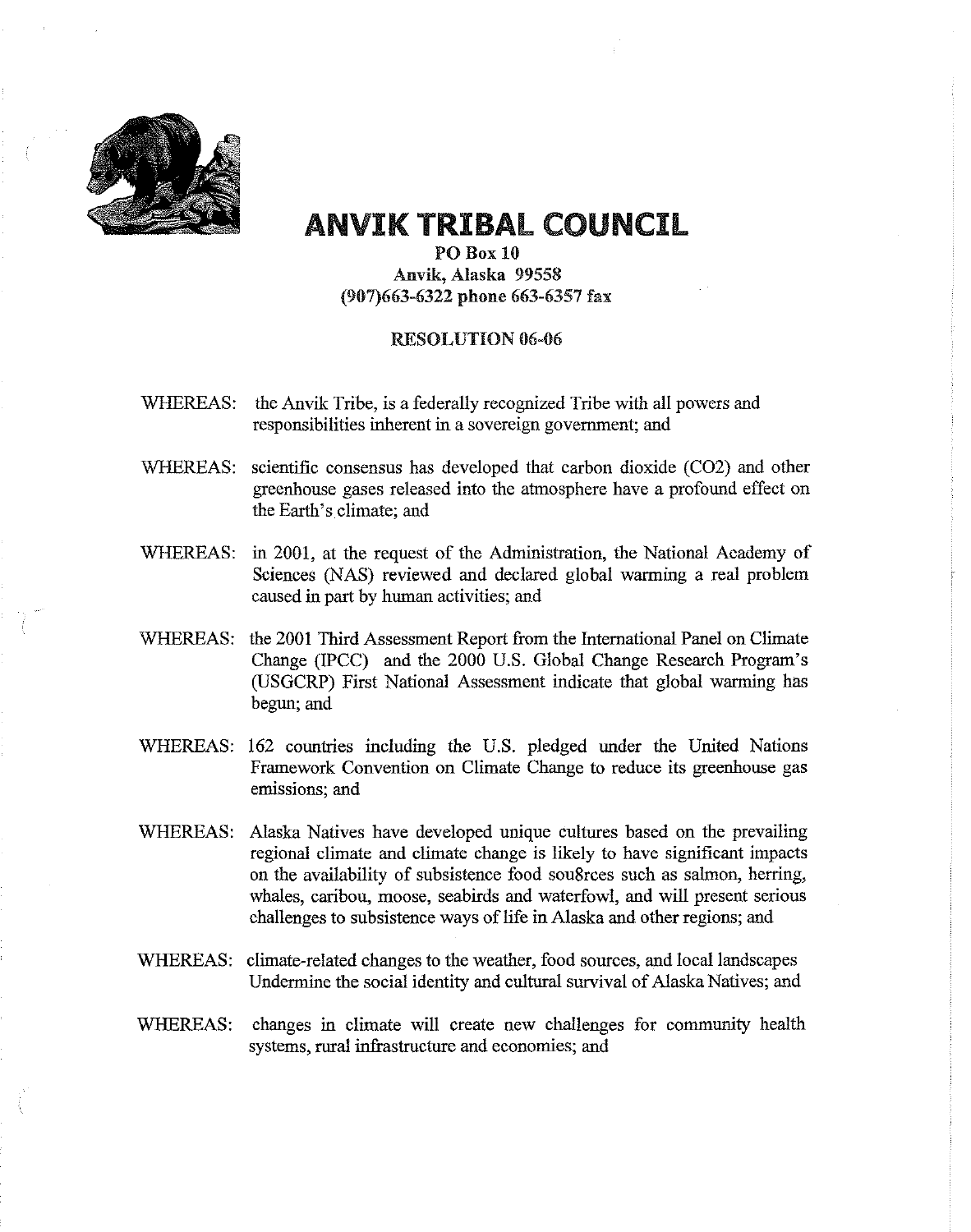- WHEREAS: unpredictable weather, snow, and ice conditions make travel and traditional hunting and fishing practices moire hazardous and endangers lives; and
- WHEREAS: actions taken to reduce greenhouse gas emissions and increase energy efficiency provide multiple local benefits by decreasing air pollution, creating jobs, reducing energy use, and saving money; and
- NOW THEREFORE BE IT RESOLVED: that the Anvik Tribe urges the United States Congress and President of the United States to move forward on a national, mandatory program to reduce climate change pollution and promote the development and adoption of renewable energy within a timeframe that prevents irreversible harm to public health, the economy and the environment.

# **CERTIFICATION**

PASSED and APPROVED this 7th day of July, 2006 at a duly constituted quorum of the Anvik Tribal Council. 5 yeas 0 nays.

I

SIGNED:  $\frac{L \ell \ell}{C}$ Chief, Carl Jerue, Jr.

 $ATTEST:$ Sec./Treas., Christine Elswick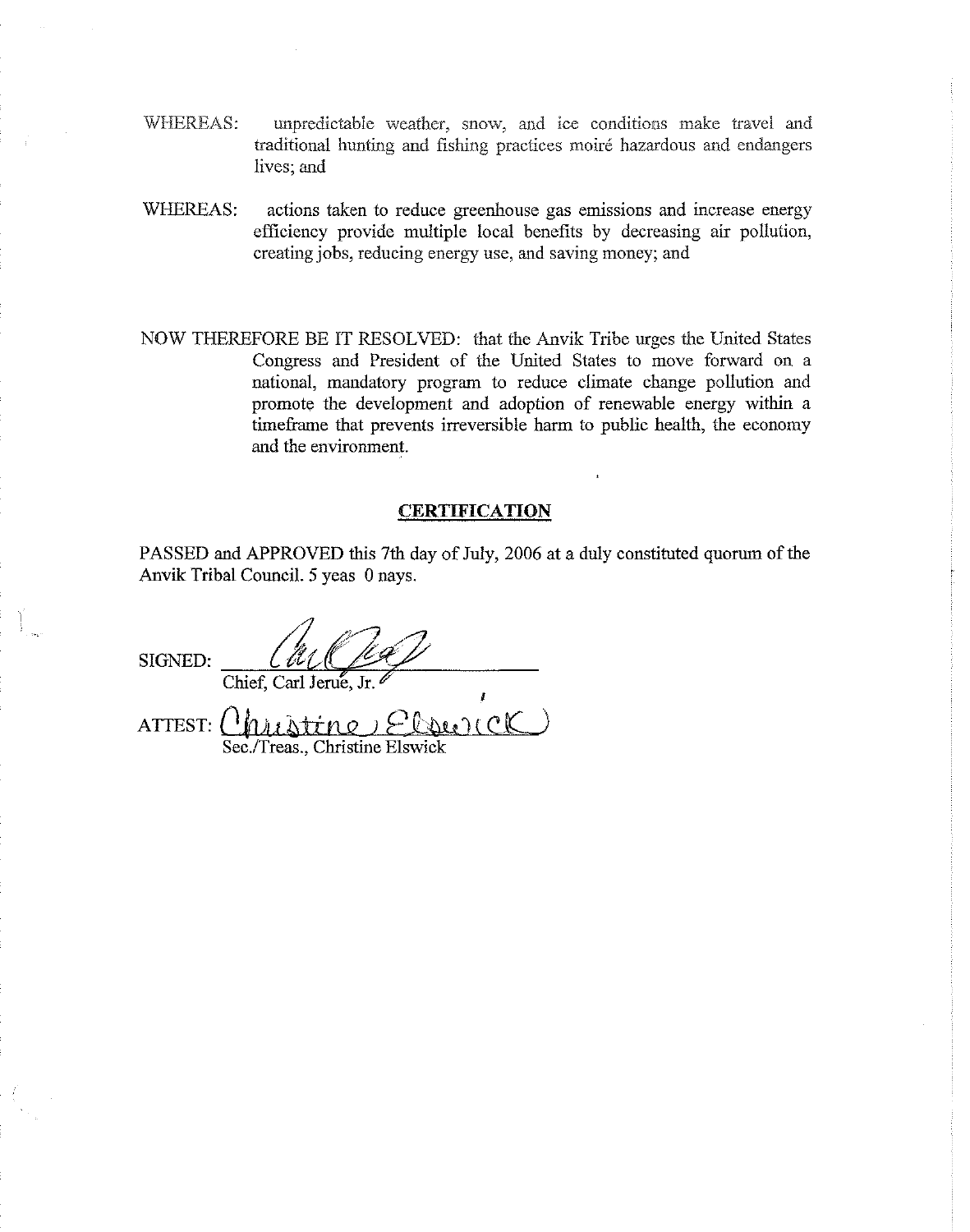# INUPIAT COMMUNIT Tof the ARCTIC SLO

an IRA Regional Tribal Government



# P.O. Box 934 • Barrow, Alaska 99723 Ph: (907) 852-4227 1-888-788-4227 Fax: (907) 852-4246

# Resolution 2006-03 Climate Change

- WHEREAS, the Inupiat Community of the Arctic Slope, IRA (hereby ICAS) is a federally recognized Regional Tribal government organized under the Indian Reorganization Act of 1934 as amended for Alaskans Natives in 1936; and
- WHEREAS, ICAS Regional Tribal Council (a.k.a. ICAS Executive Board) is the governing body of lCAS and is responsible for protecting the interests' of its members and its rights of Self'Governance; and
- WHEREAS, the Inupiat Community of the Arctic Slope has all the powers and responsibilities inherent in a sovereign government; and
- WHEREAS, scientific consensus has developed that carbon dioxide (C02) and other greenhouse gases released into the atmosphere have a profound effect on the Earth's climate; and
- WHEREAS, in 2001, at the request of the Administration, the National Academy of Sciences (NAS) reviewed and declared global warming a real problem caused in part by human activities; and
- WHEREAS, the 2001 Third Assessment Report from the International Panel on Climate Change (IPCC) and the 2000 U.S. Global Change Research Program's (USGCRP) First National Assessment indicate that global warming has begun; and
- WHEREAS, 162 countries including the U.S. pledged under the United Nations Framework Convention on Climate Change to reduce its greenhouse gas emissions; and
- WHEREAS, Alaska Natives have developed unique cultures based on the prevailing regional climate and climate change is likely to have significant impacts on the availability of subsistence food sources such as salmon, herring, whales, caribou, moose, seabirds, and waterfowl, and will present serious challenges to subsistence ways of life in Alaska and other regions; and
- WHEREAS, climate-related changes to the weather, food sources, and local landscapes undermine the social identity and cultural survival of Alaska Natives; and
- WHEREAS, Changes in climate will create new challenges for community health systems, rural infrastructure and economies; and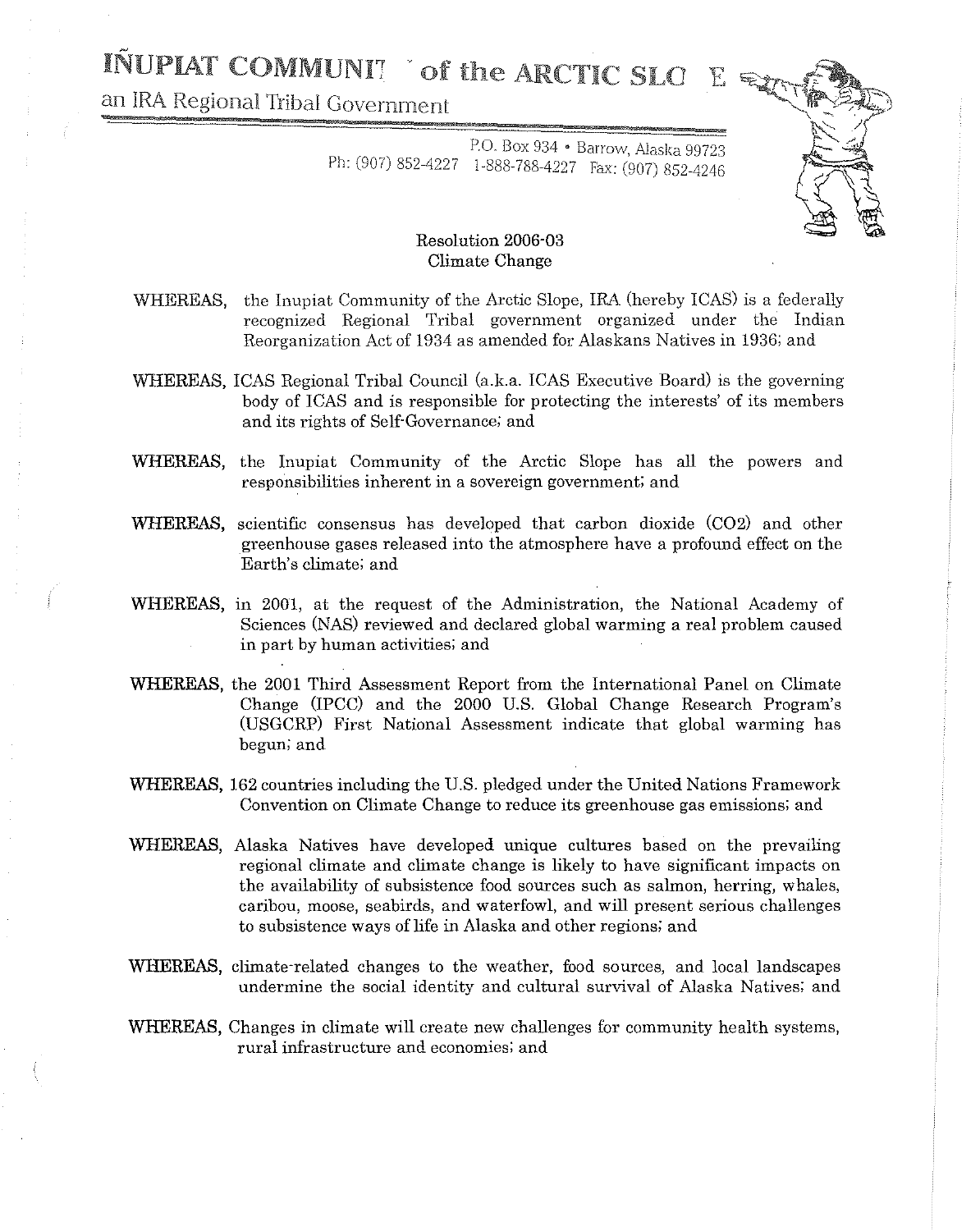- WHEREAS, unpredictable weather, snow, and ice conditions make travel and traditional hunting and fishing practices more hazardous and endangers lives; and
- WHEREAS, actions taken to reduce greenhouse gas emissions and increase energy efficiency provide multiple local benefits by decreasing air pollution, creating jobs, reducing energy use, and saving money; and
- NOW THEREFORE, BE IT RESOLVED, that the Inupiat Community of the Arctic Slope urges the United States Congress and President of the United States to move forward on a national, mandatory program to reduce climate change pollution and promote the development and adoption of renewable energy within a timeframe that prevents irreversible harm to public, health, the economy and the environment.

#### **CERTIFICATION:**

I undersigned hereby certify that the Inupiat Community of the Arctic Slope is composed of  $13$  board members of whom  $\equiv$  are present at the meeting held this  $\equiv$  day of 2006, and this resolution was adopted by a vote of \_ for, and \_ voting against and abstaining\_\_\_\_.

**ATTEST:**

 $07 - 06 - 06$ 

Horeen m. Aherek

Doreen Ahgeak, Secretary <sup>B</sup> Date

Gend

Arnold Brower Jr.,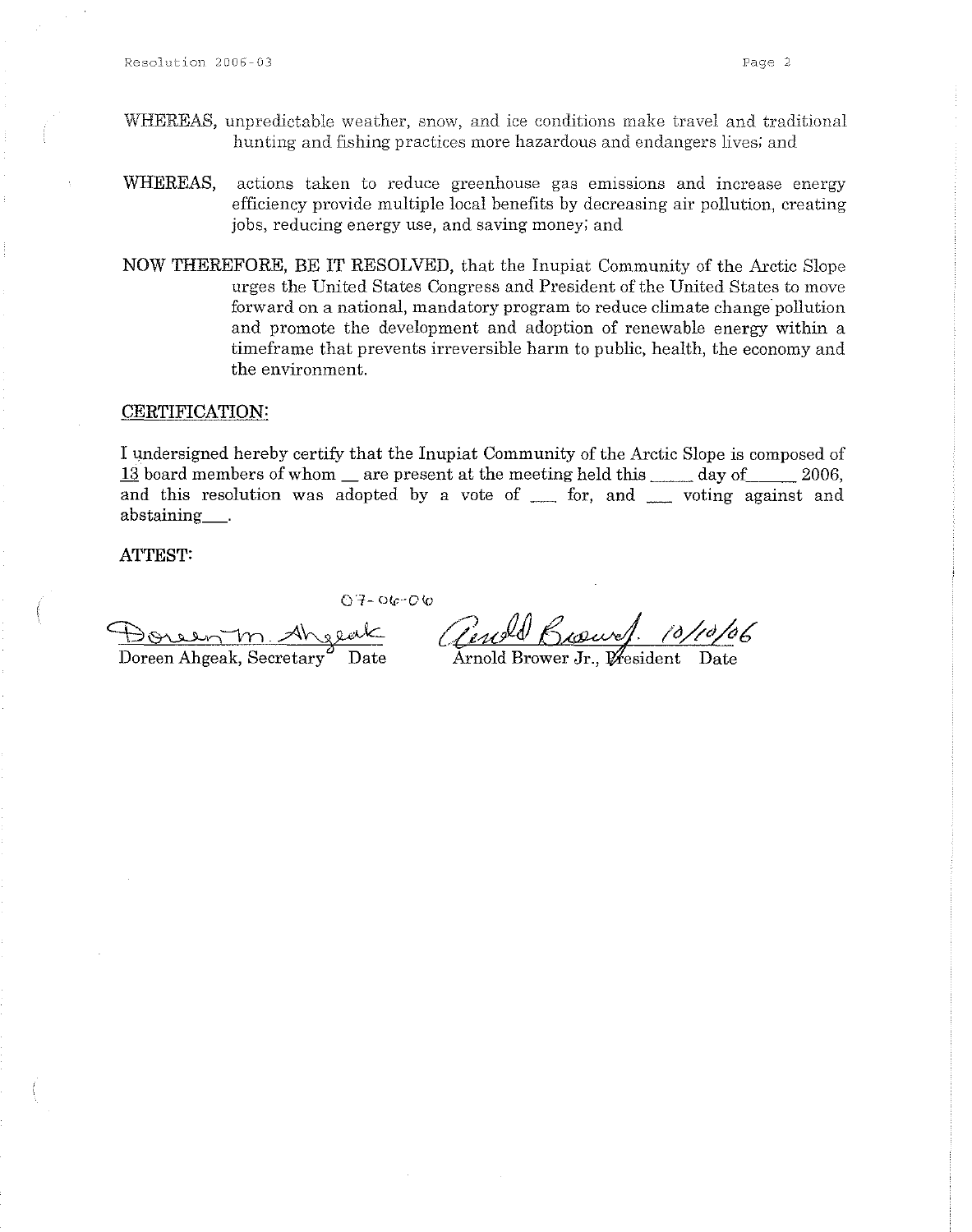## CLIMATE CHANGE RESOLUTION  $06$ - $16$

| WHEREAS, the Arctic Village Council, is a federally recognized Tribe with al' |
|-------------------------------------------------------------------------------|
| powers and responsibilities inherent in a sovereign government; and           |

WHEREAS, scientific consensus has developed that carbon dioxide (C02) and other greenhouse gases released into the atmosphere have a profound effect on the Earth's climate; and

WHEREAS, in 2001, at the request of the Administration, the National Academy of Sciences (NAS) reviewed and declared global warming a real problem caused in part by human activities; and

WHEREAS, the 2001 Third Assessment Report from the International Panel on Climate Change (IPCC) and the 2000UB. Global ChangeResearchProgram's (USGCRP) PirstNationai Assessment indicate that global warming bas begun; and

WHEREAS, 162 countries including the U.S.. pledged under the United Nations Framework Convention on Climate Change to reduce its greenhouse gas emissions; and

WHEREAS, Alaska Natives have developed unique cultures based on the prevailing regional climate and climate change is likely to have significant impacts on the availability of subsistence food sources such as salmon, herring, Whales, caribou, moose, seabirds and waterfowl, and will present serious challenges to subsistence ways oflife in Alaska and other regions; and

WHEREAS, climate-related changes to the weather, food sources, and local landscapes undermine the social identity and cultural survival of Alaska Natives; and

WHBREAS, changes in climate will create new challenges for community health systems, rural infrastructure and economies; and

WHEREAS, unpredictable weather, snow, and icc conditions make travel and traditional hunting and fishing practices more hazardous and endangers lives; and

'WREREAS, actions taken to reduce greenhouse gas emissions and increase energy efficiency provide multiple looal benefits by decreasing air pollution, creating jobs, reducing energy use, and saving money; and

NOW THEREFORE, BE IT RESOLVED, that the  $Arch'$ . Village Cancil urges the United States Congress and President of the United States to move forward on a national, mandatory program to reduce climate change pollution and promote the development and adoption of renewable energy within a timeframe that prevents irreversible harm to public health, the economy and the environment.

DATED: *Mary-Lommill, 1st chief, Antic*Villege [P-13-0 *&*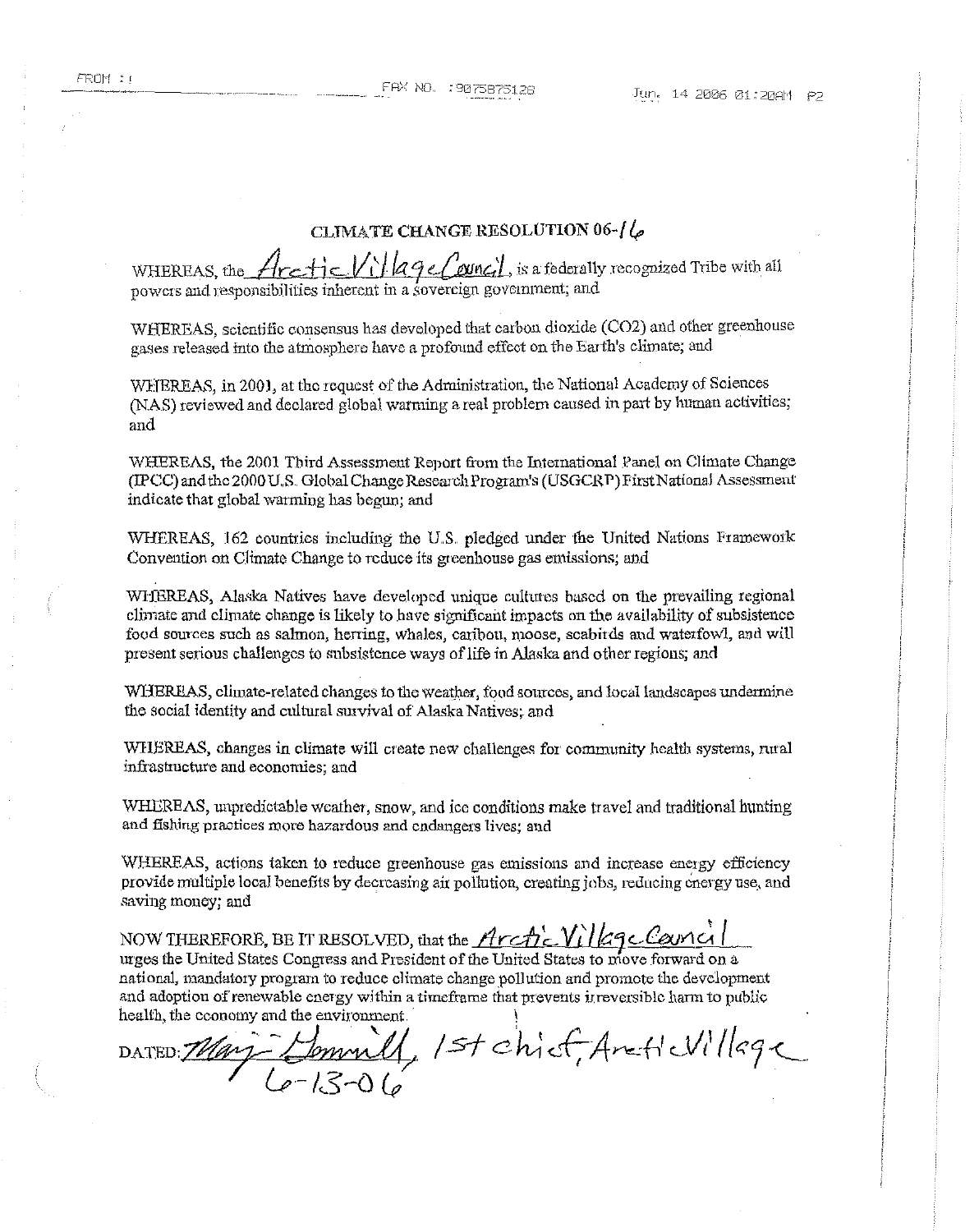Asa'carsarmiut Tribal Council PO Box 32249 Mountain Village, AK 99632 Telephone: 907-591·2814 Facsimile: 907-591-2811

#### RESOLUTION NO. 07-03

# A RESOLUTION OF THE ASA'CARSARMIUT TRlBAL COUNCIL TO SUPPORT CLIMATE CHANGE RESOLUTION

- WHEREAS, The Asa'carsarmiut Tribe is a sovereign entity and federally recognized Tribal government representing the Asa'carsarmiut Tribe; and,
- WHEREAS, scientific consensus has developed that carbon dioxide (C02) and other greenhouse gases released into the atmosphere have a profound effect on the Earth's climate; and,
- WHEREAS, in 2001, at the request of the Administration, the National Academy of Sciences (NAS) reviewed and declared global warming a real problem caused in part by human activities; and,
- WHEREAS, 162 communities including the U.S. pledged under the United Nations Framework Convention on Climate Change to reduce its greenhouse gas emissions; and
- WHEREAS, Alaska Natives have developed unique culture based on the prevailing regional climate and climate change islikely to have significant impacts on the availability of subsistence food sources such assalmon, whales, caribou, moose, seabirds and waterfowl, and will present serious challenges to subsistence ways of life in Alaska and other regions; and
- WHEREAS, climate-related changes to the weather, food sources, and local landscapes undermine the social identity and cultural survival of Alaska Natives; and
- WHEREAS, changes in climate will create new challenges for community health systems, rural infrastructure and economies, and
- WHEREAS, unpredictable weather, snow, and ice conditions make travel and traditional hunting and fishing practices more hazardous and endanger lives, and
- WHEREAS, actions taken to reduce greenhouse gas emissions and increase energy efficiency provide multi local benefits by decreasing air pollution, creating jobs, reducing energy use, and saving money, and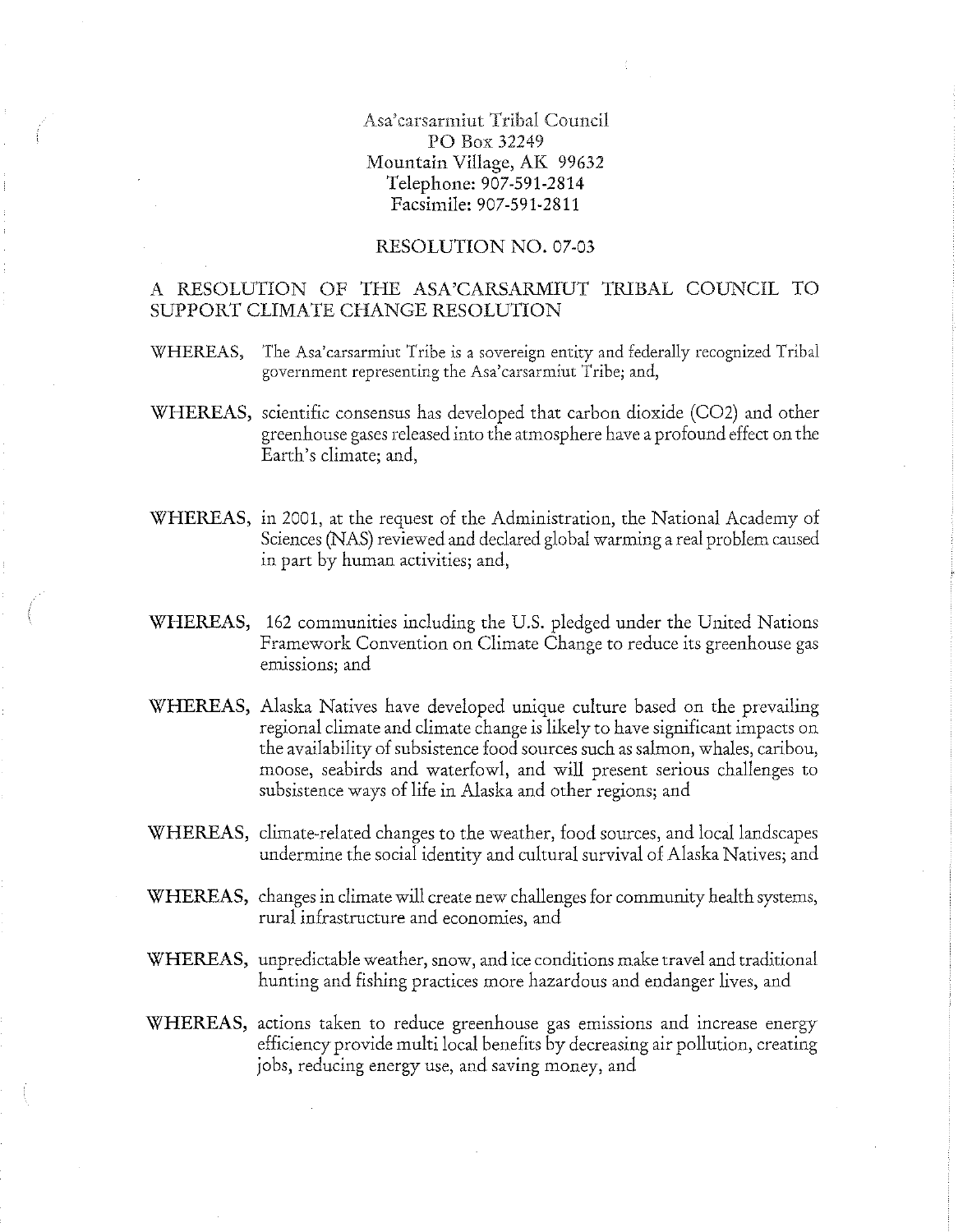# **Native Village of Atka**

KO IRA Council *J,* Box 47030 Atko. Alaska 99547 Phone (907) 839-2229 • Fax (907) 839-2269



# RESOLUTION 2007-03

# CLIMATE CHANGE

WHEREAS, the Native Village of AtkaJIRA Council is a federally recognized Tribe with all powers and responsibilities inherent in a sovereign government; and

WHEREAS, scientific consensus has developed that carbon dioxide (C02) and other greenhouse gases released into the atmosphere have a profound effect on the Earth's climate; and

WHEREAS, in 2001, at the request of the Administration, the National Academy of Sciences (NAS) reviewed and declared global warming a real problem caused in part by human activities; and

**WHEREAS,** the 2001 Third Assessment Report from the International Panel on Climate Change (!pCC) and the 2000 U.S, Global Change Research Program's (USGCRP) First National Assessment indicate that global warming has begun; and

WHEREAS, 162 countries including the U.S, pledged under the United Nations Framework Convention on Climate Change to reduce its greenhouse gas emissions; and

WHEREAS, Alaska Natives have developed unique cultures based on the prevailing regional climate and climate change is likely to have significant impacts on the availability of subsistence food sources such as salmon, herring, whales, caribou, moose, seabirds and waterfowl, and will present serious challenges to subsistence ways of life in Alaska and other regions; and

**WHEREAS,** climate-related changes to the weather, food sources, and local landscapes undermine the social identity and cultural survival of Alaska Natives; and

WHEREAS, changes in climate will create new challenges for community health systems, rural infrastructure and economies; and

WHEREAS, unpredictable weather, snow, and ice conditions make travel and traditional hunting and fishing practices more hazardous and endangers lives; and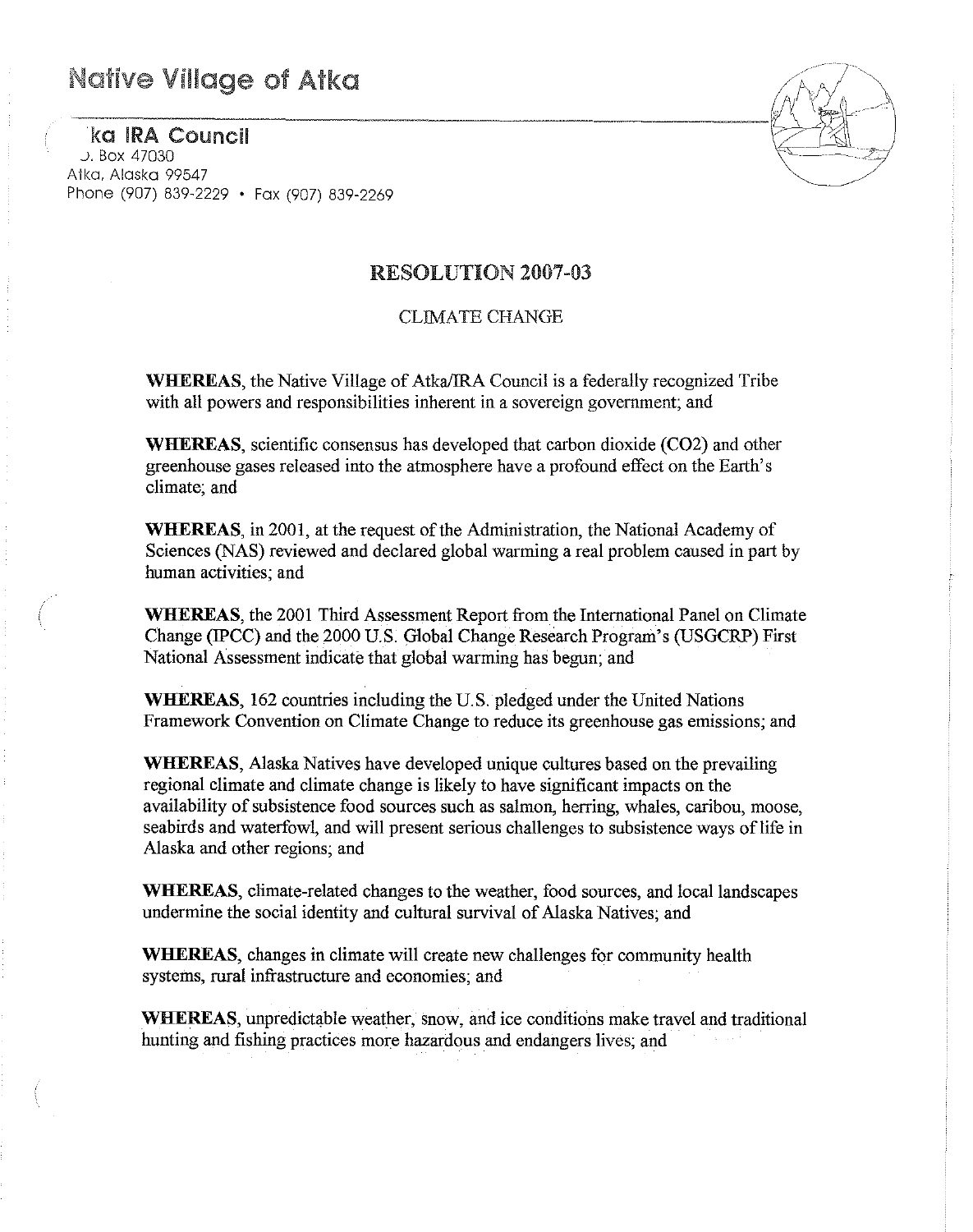WHEREAS, actions taken to reduce greenhouse gas emissions and increase energy efficiency provide multiple local benefits by decreasing air pollution, creating jobs, reducing energy use, and saving money; and

NOW THEREFORE, BE IT RESOLVED, that the Native Village of Atka/IRA Council urges the United States Congress and President of the United States to move forward on a national, mandatory program to reduce climate change pollution and promote the development and adoption of renewable energy within a timeframe that prevents irreversible harm to public health, the economy and the environment.

PASSED AND APPROVED this <u>27</u> day of February 2007.

*Mark Snigart* 

# **CERTIFICATION**

The foregoing resolution was adopted at a duly convened meeting of the Native Village of Atka/IRA Council, a quorum being present, by a vote of  $\overline{\phantom{a}}$  in favor,  $\overline{\phantom{a}}$  opposed, and <u>O</u> abstaining, this  $AT$  day of *February* , 2007.

ATTEST:

Kesto Kokenin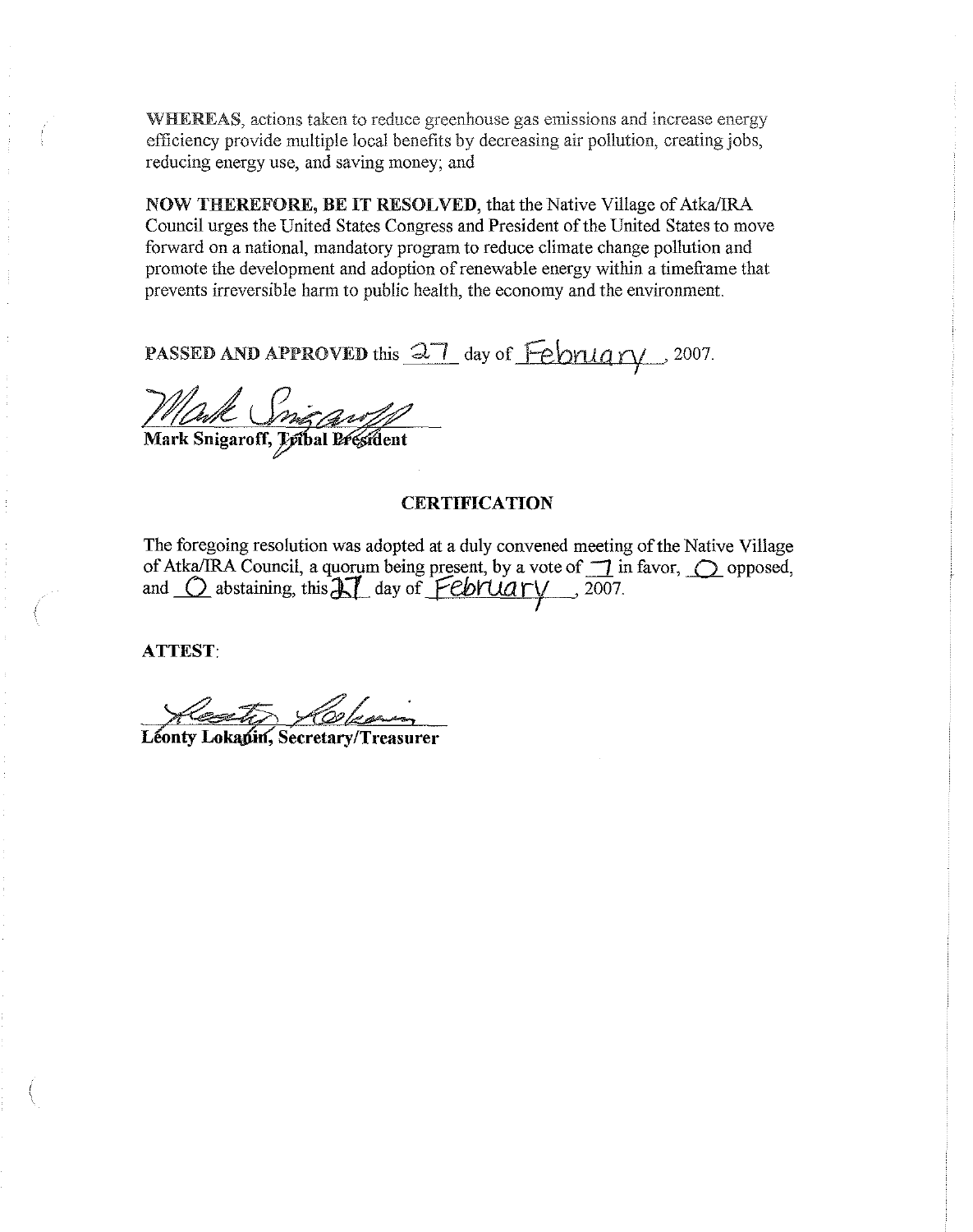# Atmautluak Traditional Council P.O. Box 6568 Atmautluak, AK 99559 Ph: (907)553-5610 Fax: (907)553-5612 Email: atmautlu@unicom-alaska.com

## CLIMATE CHANGE RESOLUTION 07-03

WHEREAS, the Atmautluak Traditional Council, is a federally recognized Tribe with all powers and responsibilities inherit in a sovereign government; and

WHEREAS, scientific consensus has developed that carbon dioxide (C02) and other greenhouse gases released into the atmosphere have a profound effect on the Earth's climate; and

WHEREAS, in 2001, at the request of the Administration, the National Academy of Sciences (NAS) reviewed and declared global warming a real problem caused in part by human activities; and

WHEREAS, the 2001 Third Assessment Report from the International Panel on Climate Change (IPCC) and the 2000 U.S. Global Change Research Program's (USGCRP) First National Assessment indicate that global warming has begun; and

WHEREAS, 162 countries including the U.S. pledged under the United Nations Framework Convention on Climate Change to reduce its greenhouse has emission; and

WHEREAS, Alaska Nati ves have developed unique cultures based on the prevailing regional climate and climate change is likely to have significant impacts on the availability of subsistence food sources such as salmon, herring, whales, caribou, moose, seabirds and waterfowl, and will present serious challenges to subsistence ways of life in Alaska and other regions. and

WHEREAS, climate-related changes to the weather, food sources, and local landscapes. undermine the social identity and cultural survival of Alaska Natives; and

WHEREAS, changes in climate will create new challenges for community health systems, rural infrastructure and economics; and

WHEREAS, unpredictable weather, snow, and ice conditions make travel and traditional hunting and fishing practices more hazardous and endangers lives; and

WHEREAS, actions take to reduce greenhouse gas emissions and increase energy efficiency provide multiple local benefits by decreasing air pollution, creating jobs, reducing energy use, and saving money.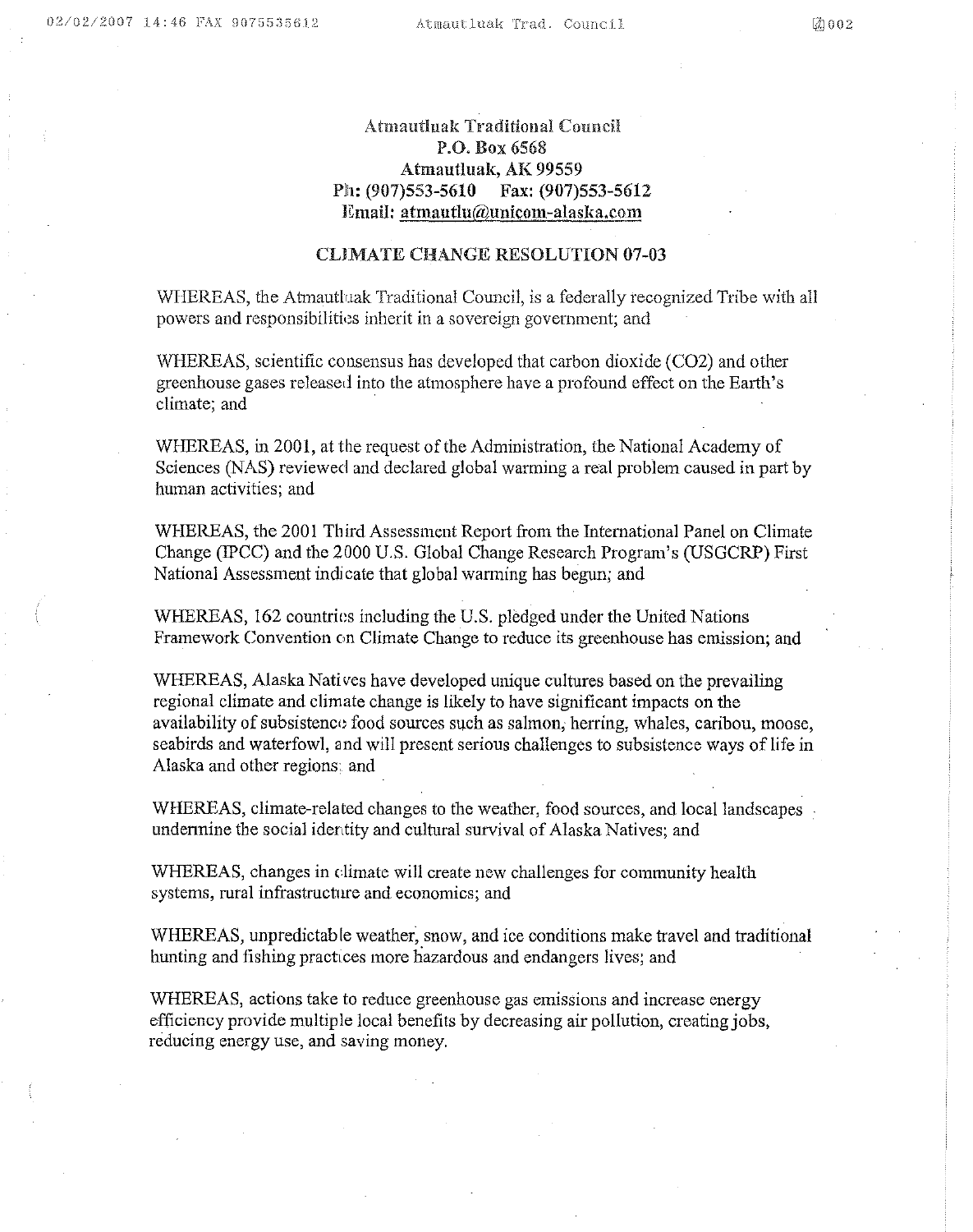NOW THEREFORE, BE IT RESOLVED, that the Atmautluak Traditional Council urges the United States Congress and President of the United States to move forward on a national, mandatory program to reduce climate change pollution and promote the development and adoption of renewable energy within a timeframe that prevents irreversible harm to public health, the economy and the environment

# **CERTIFICATION**

Passed and approved by a constituted quorum of the Atmautluak Traditional Council on this  $12^{5}$  day of February, 2007, by a vote of  $\frac{7}{7}$  in favor,  $\frac{6}{7}$  opposing, and  $\mathcal{D}$  abstaining.

Moses 9, Pavilla p

Moses A. PaviIla, Sr-President

2 a Villa<br>cholai-Secretary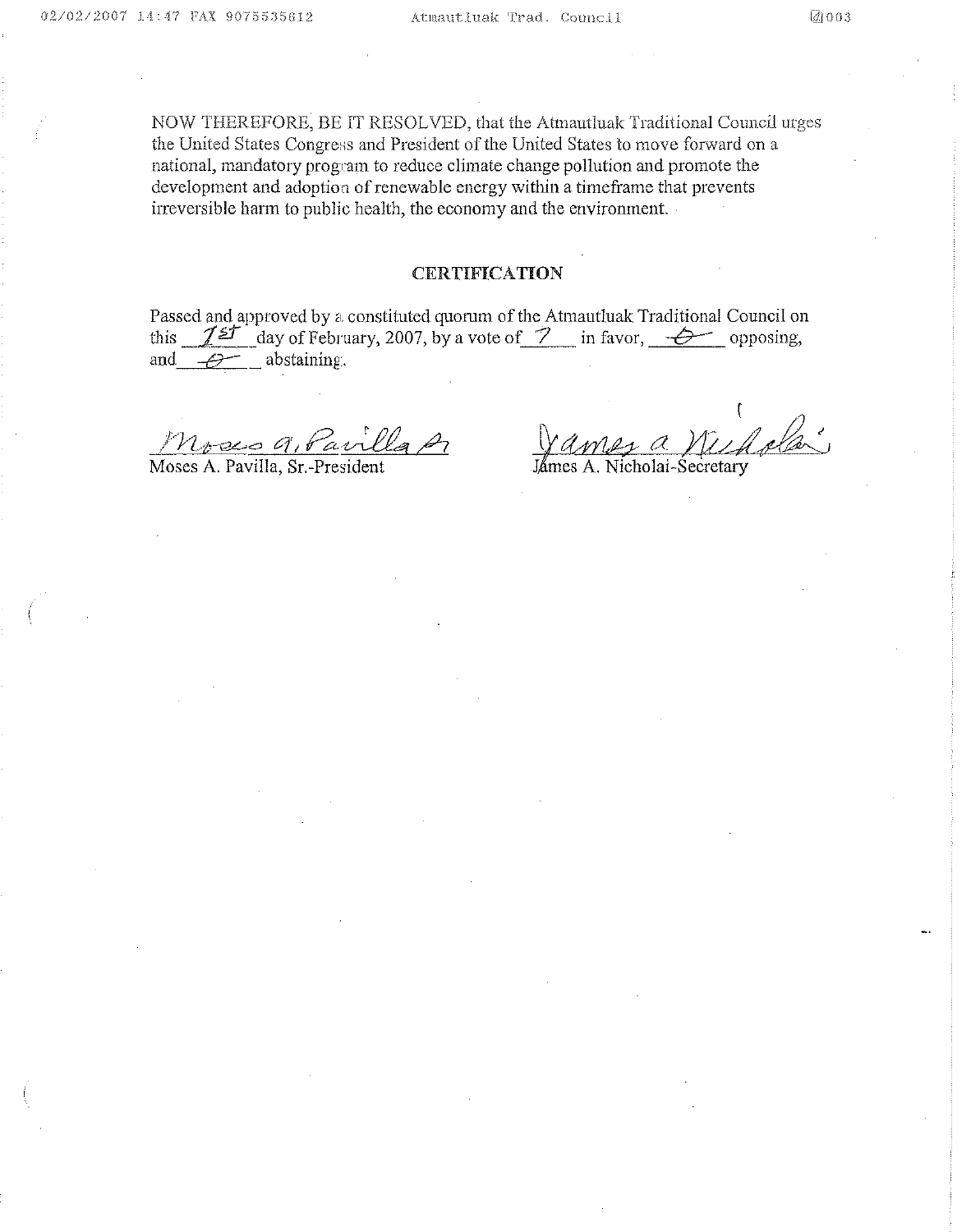

# BEAVER VILLAGE COUNCIL

(907)628-6128 FAX 628-6815

P.O. Box 24029 Beaver, Alaska 99724

Climate Change Resolution 07-06

WEBREAS, the Beaver Village Council, is a federally recognized Tribe with all powers and. responsibilities inherent in a sovereign government; and

WHEREAS, scientific consensus has developed that carbon dioxide (C02) and other greenhouse gases released into the atmosphere have a profound effect on. the Earth's climate; and

WHEREAS, in 2001 at the request of the Administration, the National Academy of Sciences (NAS) reviewed and declared global warming a real problem caused in part by human activities; and

WHEREAS, the 2001 Third Assessment Report from the International Panel on Climate Change (IPCC) and the 2000 U.S. Global Change Research Program's (USGCRP) First National Assessment indicate that global warming has begun; and

WHEREAS, 162 countries including the U.S. pledged under the United Nations Framework Convention on Climate Change to reduce its greenhouse gas emissions; and

WHEREAS, Alaska Natives have developed unique cultures based on the prevailing regional climate and climate change is likely to have significant impacts on the availability of subsistence food sources such as salmon, herring, whales, caribou, moose, seabirds and waterfowl, and will present serious challenges to subsistence ways oflife in Alaska and other regions; and

WHEREAS, climate-related changes to the weather, food sources, and local landscapes undermine the social identity and cultural survival of Alaska Natives; and

WHEREAS, changes in climate wiU create new challenges for community health systems, rural infrastructure and economies; and

WBEREAS, unpredictable weather, snow, and ice conditions make travel and traditional hunting and fishing practices more hazardous and endangers lives; and

WHEREAS, actions taken to reduce greenhouse gas emissions and increase energy efficiency provide multiple local benefits by decreasing air pollution, creating jobs, reducing energy use and saving money; and

> Selina Petruska, Chief Paul Williams Sr., 2nd Chief George Yatlm, Secretary Lois Williams, Richard Williams., Alvin Winer, & Thomas Adams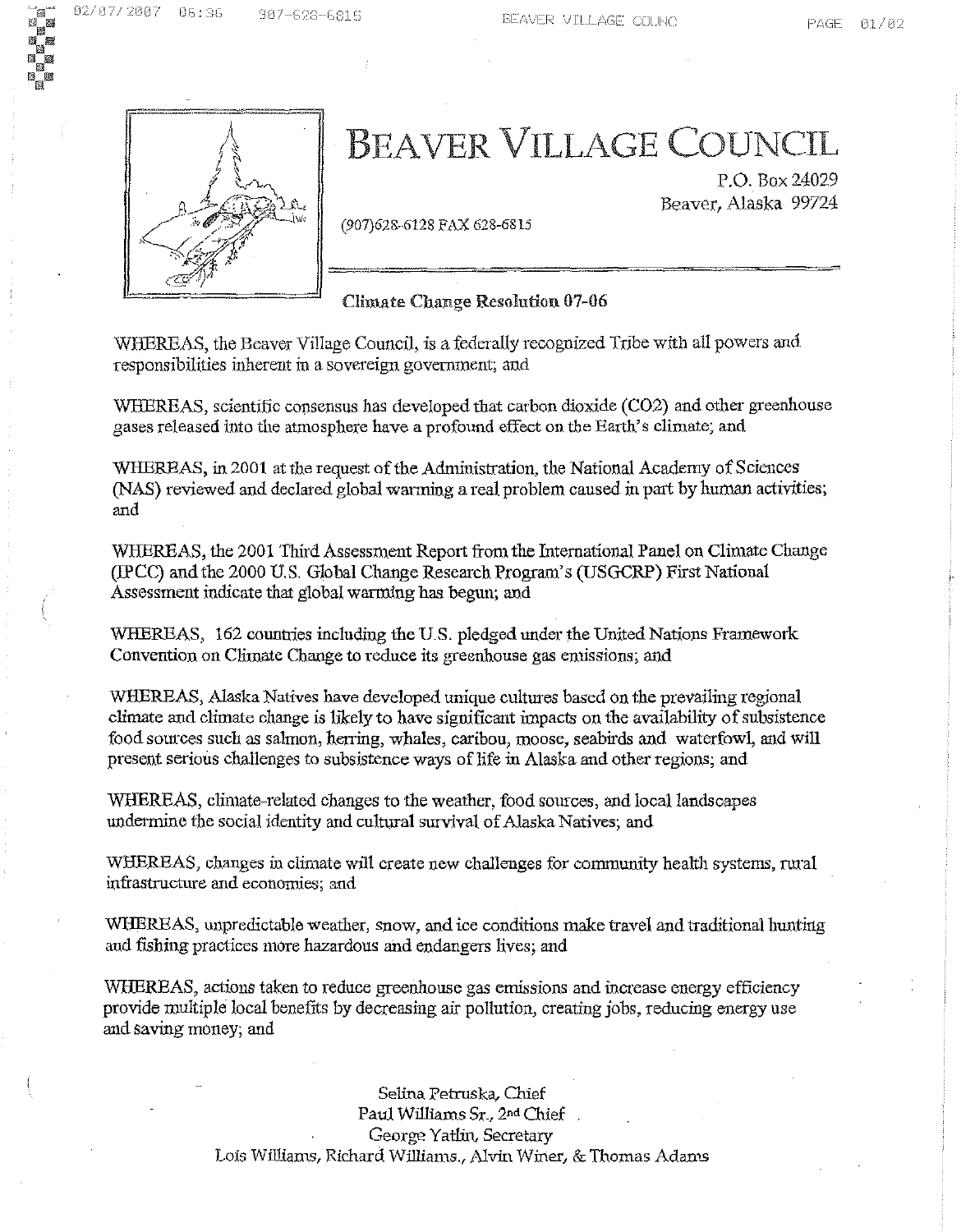NOW THEREFORE, BE IT RESOLVED, that the Beaver Village Council urges the United States Congress and President of the United States to move forward on a national, mandatory program to reduce climate change pollution and promote the development and adoption of renewable energy within a timeframe that prevents irreversible harm to public health, the economy and the environment.

otruska Selina Petruska, Chief

 $\frac{\partial - l - D}{\partial \Omega}$ 

George Yatlin Secretary

 $\frac{2-1-07}{\text{Date}}$ 

Selina Petruska, Chief Paul Williams Sr., 2nd Chief George Yatlin, Secretary Lois Williams, Richard Williams., Alvin Winer, & Thomas Adams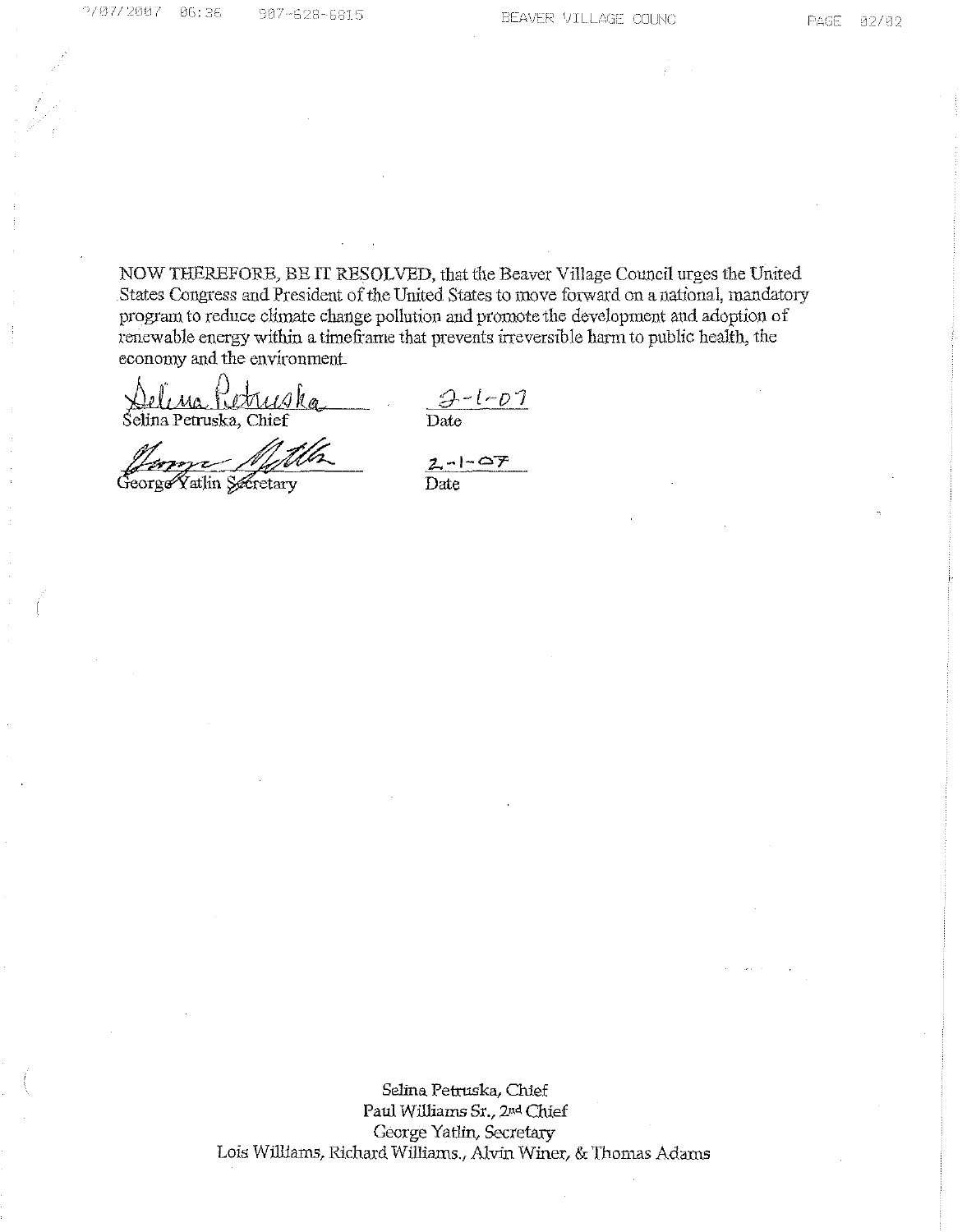# Belkofski Tribal Council P.O. Box 57 King Cove, Alaska 99612 Phone: (907) 497-3122IFax: (907) 497-3123 kcbtc@arctic.net

Resolution No. 06-04

#### **Climate Change**

WHEREAS, the Native Village of Belkofski, is a federally recognized Tribe with all powers and responsibilities inherent in a sovereign government; and

WHEREAS, scientific consensus has developed that carbon dioxide (C02) and other greenhouse gases released into the atmosphere have a profound effect on the Earth's climate; and

WHEREAS, in 2001, at the request of the Administration, the National Academy of Sciences (NAS) reviewed and declared global warming a real problem caused in part by human activities; and

WHEREAS, the 2001 Third Assessment Report from the International Panel on Climate Change *(WCC)* and the 2000 U.S. Global Change Research Program's (USGCRP) First National Assessment indicate that global warming has begun; and

WHEREAS, 162 countries including the U.S. pledged under the United Nations Framework Convention on Climate Change to reduce its greenhouse gas emissions; and

WHEREAS, Alaska Natives have developed unique cultures based on the prevailing regional climate and climate change is likely to have significant impacts on the availability of subsistence food sources such as salmon, herring, whales, caribou, moose, seabirds and waterfowl, and will present serious challenges to subsistence ways of life in Alaska and other regions; and

WHEREAS, climate-related changes to the weather, food sources, and local landscapes undermine the social identity and cultural survival of Alaska Native; and

WHEREAS, changes in climate will create new challenges for community health systems, rural infrastructure and economies; and

WHEREAS, unpredictable weather, snow and ice conditions make travel and traditional hunting and fishing practices more hazardous and endangers lives; and

WHEREAS, actions taken to reduce greenhouse gas emissions and increase energy efficiency provide multiple local benefits by decreasing air pollution, creating jobs, reducing energy use and saving money; and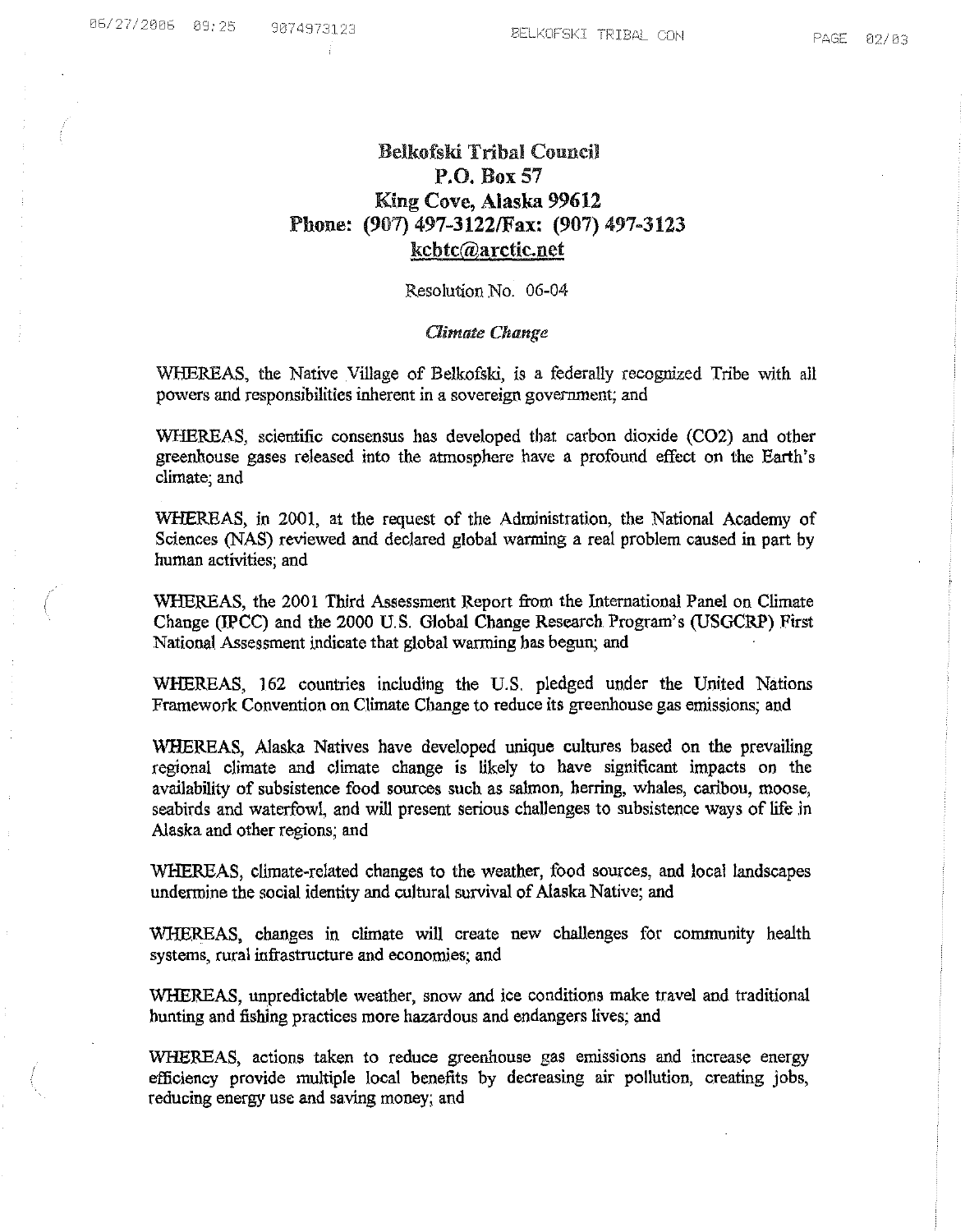NOW THEREFORE BE IT RESOLVED, that the Native Village of Belkofski urges the United Sates Congress and President of the United States to move forward on a national, mandatory program to reduce climate change pollution and promote the development and adoption of renewable energy within a timeframe that prevents irreversible harm to public health, the economy and the environment.

PASSED AND APPROVED this  $\frac{qH_1}{\sqrt{q}}$  day of June 2006.

President Belkofski Tribal Council

## **CERTIFICATION**

The foregoing resolution was adopted by at a duly convened meeting of the Belkofski<br>Tribal Council, by a vote of  $\frac{U}{I}$  for,  $\frac{U}{I}$  against,  $\frac{U}{I}$  abstaining, and  $\frac{U}{I}$  absent, this  $\frac{U}{I}$  day of June 200

ATTEST:

Mich Secretary

Belkofski Tribal Council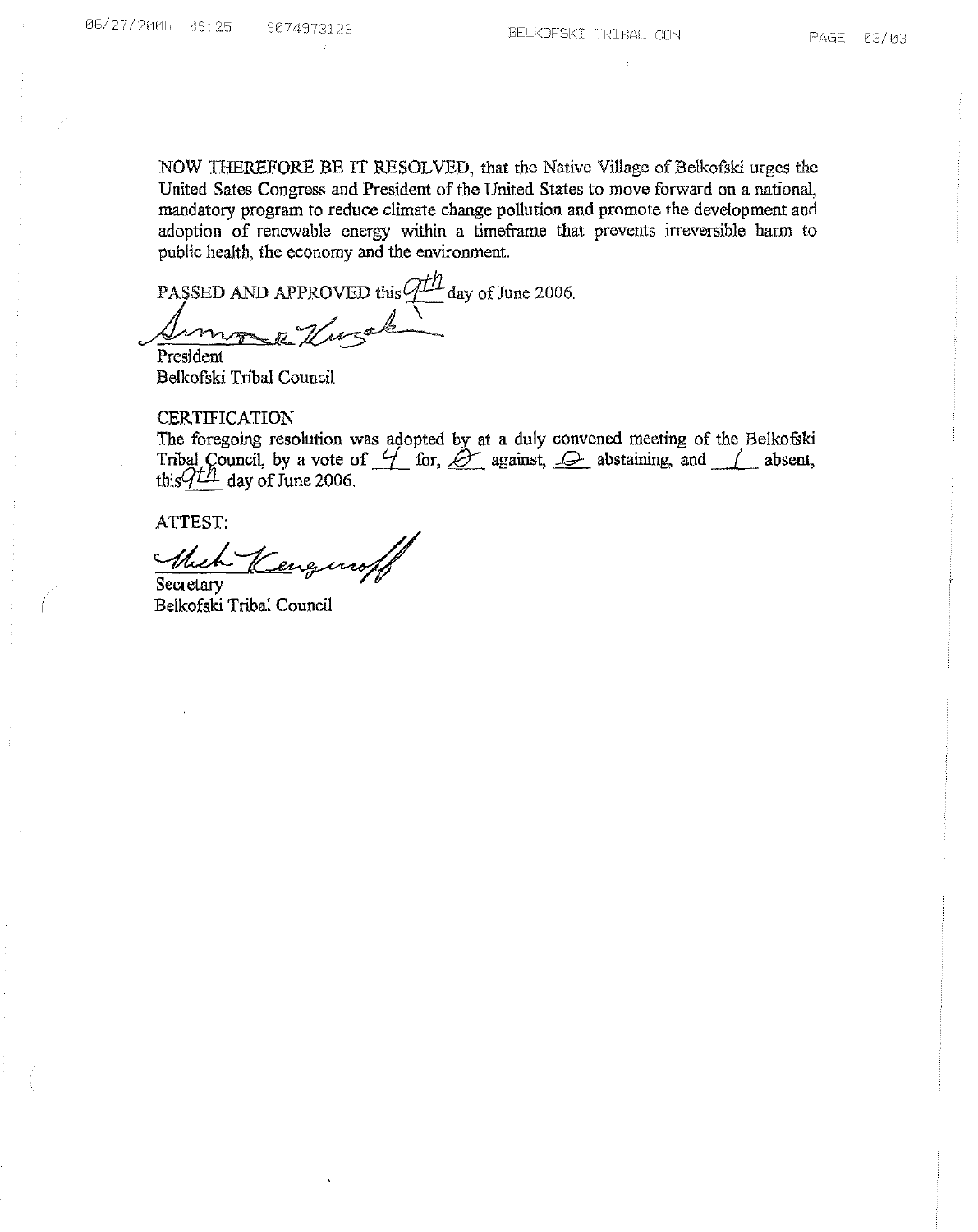Phone 642-4301

Fax 642-2099

## Resolution No. 06-06-20-13

# CLIMATE CHANGE RESOLUTION

WHEREAS; the Native Village of Brevig Mission is a federally recognized Tribe with all powers and responsibilities inherent in a sovereign government; and

WHEREAS; scientific consensus has developed that carbon dioxide (C02) and other greenhouse gases released into the atmosphere have a profound effect on the Earth's climate; and

WHEREAS; in 2001, at the request of the Administration, the National Academy of Sciences (NAS) reviewed and declared global warming a real problem caused in part by human activities;

WHEREAS; the 2001 Third Assessment Report from the International Panel on Climate Change (IPCC) and the 2000 U. S. Global Change Research Program's (USGCRP) First National Assessment indicate that global warming has begun; and

WHEREAS; 162 countries including the U. S. pledged under the United Nations Framework Convention on Climate Change to reduce its greenhouse gas emissions; and

WHEREAS; Alaska Natives have developed unique cultures based on the prevailing regional climate and climate change is likely to have significant impacts on the availability of subsistence food sources such as salmon, herring, whales, caribou, moose, seabirds and waterfowl, and will present serious challenges to subsistence ways of life in Alaska and other regions; and

WHEREAS; climate-related changes will create new challenges to the weather, food sources, and local landscapes undermine the social identity and cultural survival of Alaska Natives; and

WHEREAS; changes in climate will create new challenges for community health systems, rural infrastructure and economies; and

WHEREAS; unpredictable weather, snow, and ice conditions make travel and traditional hunting and fishing practices more hazardous and endangers lives; and

WHEREAS; actions taken to reduce greenhouse gas emissions and increase energy efficiency provide multiple local benefits by decreasing air pollution, creating jobs, reducing energy use, and saving money; and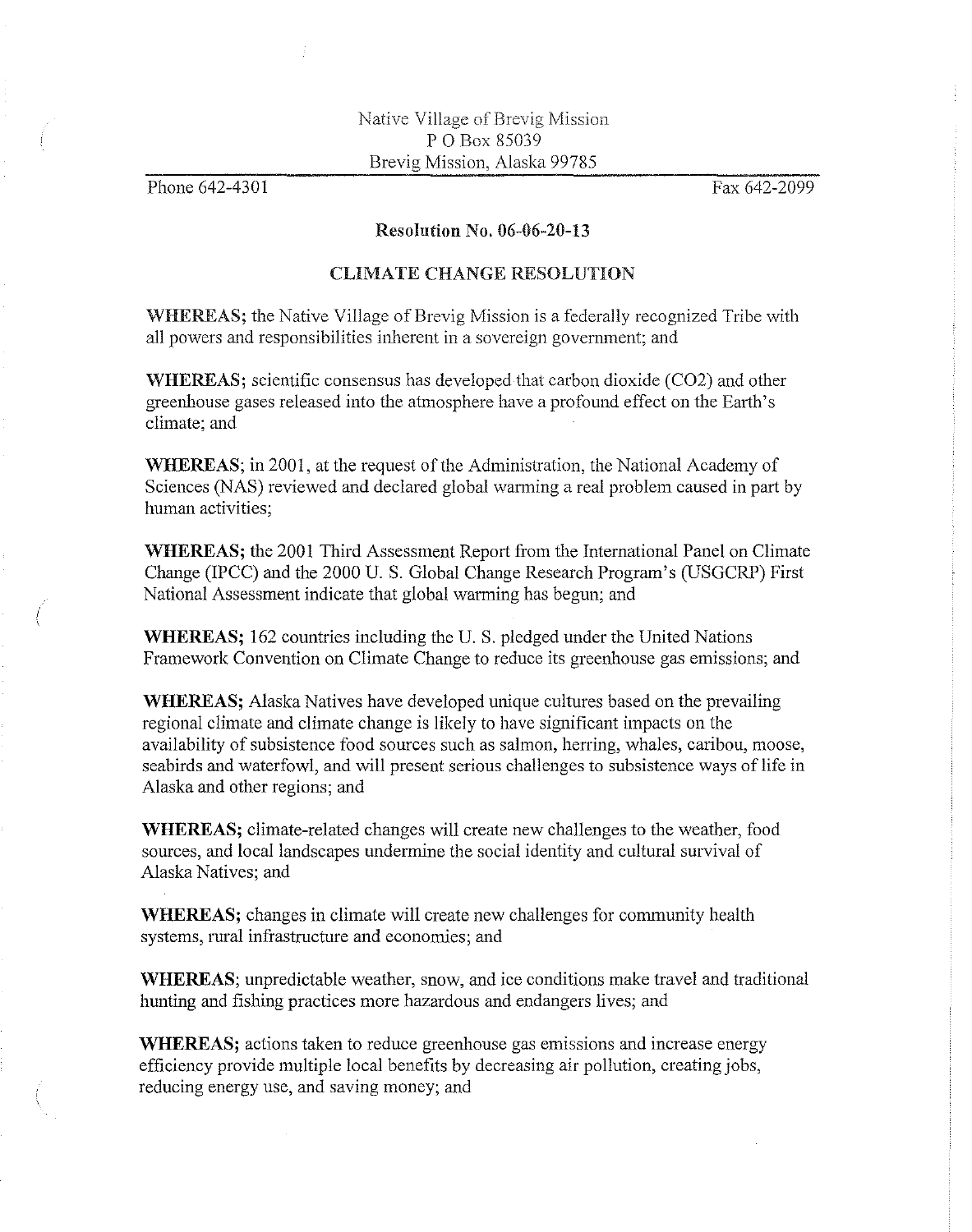NOW THEREFORE, BE IT RESOLVED; that the Native Village of Brevig Mission urges the United States Congress and President of the United States to move forward on a national, mandatory program to reduce climate change pollution and promote the development and adoption of renewable energy within a timeframe that prevents irreversible harm to public health, the economy and the environment.

# CERTIFICATION

We, the undersigned members of the Native Village of Brevig Mission Traditional Council do hereby certify that the Native Village of Brevig Mission Traditional Council is composed of (7) members of whom  $\frac{9}{20}$  voted on this 20<sup>th</sup> day of June, 2006 and the foregoing resolution was adopted by a vote of \_\_\_\_ members.

 $Yes \nleq$  No  $\_\_\_\$  Abstain  $\_\_\_\_\$ 

Aubrey Accessor

Kita Olawna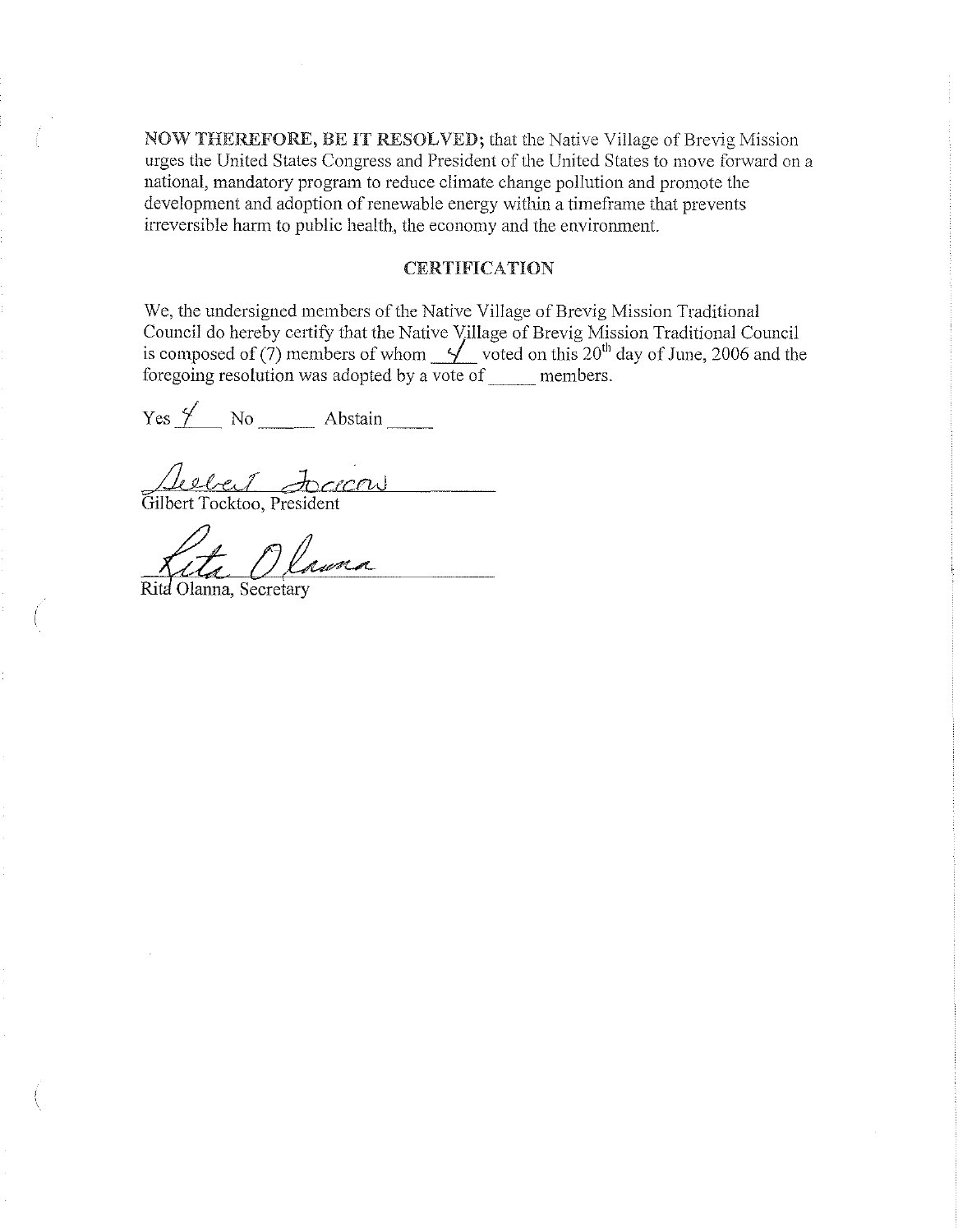# Native Village of Buckland P.O, Box 67 Buckland, Ak 99727 Ph: (907) 494-2171 FAX: (907) 494-2217

#### Resolution 06-26

#### A RESOLUTION URGING THE UNITED STATES CONGRESS AND THE PRESIDENT OF THE UNITED STATES TO MOVE FORWARD ON A NATIONAL, MANDATORY PROGRAM TO REDUCE CLIMATE CHANGE POLLUTION AND TO PROMOTE THE DEVELOPMENT OF RENEWABLE ENERGY THAT PREVENTS IRRRVERSABLE HARM TO THE PUBLIC HEALTH, THE ECONOMY AND THE ENVIRONMENT

WHEREAS: The Native Village of Buckland is a federally recognized tribe established pursuant to the Indian Reauthorization Act of 1936 with all powers and responsibilities inherent in a sovereign government and;

WHEREAS: Scientific consensus has developed that carbon dioxide (C02) and other greenhouse gases released into the atmosphere have a profound effect on the Earth's climate and in 2001, at the request of the Administration, the National Academy of Sciences (NAS) reviewed and declared global warming a real problem caused in part by human activities and;

WHEREAS: The 2001 Third Assessment Report from the International Panel on Climate Change (IPCC) and the 2000 U.S. Global Change Research Programs(USGCRP) Pirst National Assessment indicate that global warming has begun and 162 countries including the U,S. pledged under the United Nations Framework Convention on Climate Change to reduce its greenhouse gas emissions and; .

WHEREAS: Alaska Natives have developed unique cultures based on the prevailing regional climate and climate change is likely to have significant impacts on the availability of subsistence food sources such as salmon, herring, whale, caribou, moose, seabirds and waterfowl, and will present serious challenges to subsistence ways of life in Alaska and other regions and;

WHEREAS: Climate-related changes to the weather, food sources, and local landscape undermine the social identity and cultural survival of Alaska Natives and;

WHEREAS: Changes in climate will create new challenges for community health systems, rural infrastructure and economics and unpredictable weather, snow, and ice conditions make travel and traditional hunting and fishing practices more hazardous and endangers Iives and;